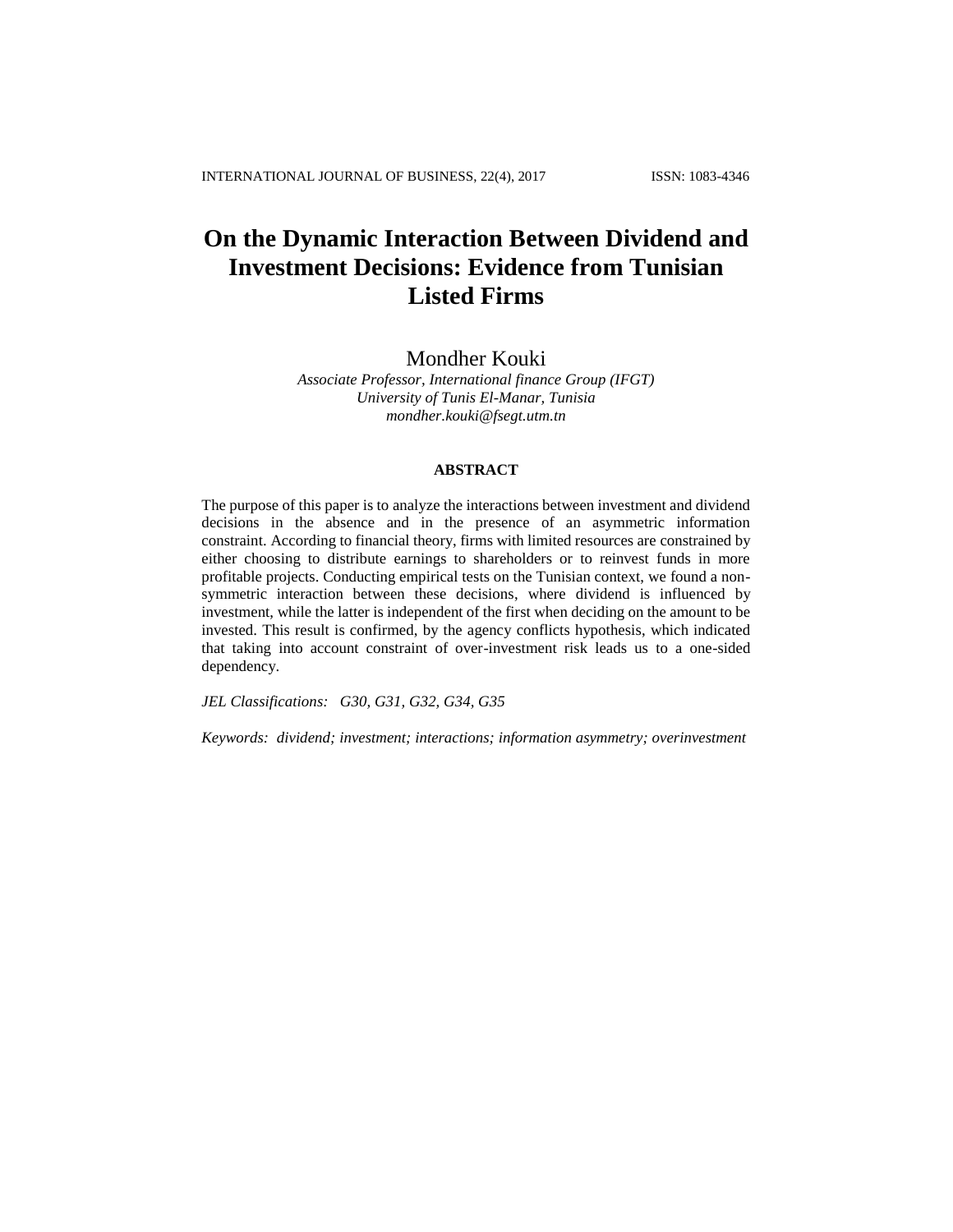#### **I. INTRODUCTION**

For several years, financial economists have paid considerable attention to the relevance of financial decisions to maximizing shareholders wealth and firm value (Modigliani and Miller, 1958 and 1961). This resulted in a proliferation in theoretical proposals and their empirical validation (Myers, 1974; Black, 1976; Jensen, 2002). However, among this growing trend, relatively little research has focused on explaining the potential links between investment and dividend decisions. Financial theory in the tradition of Irving Fisher usually supposes possible investment opportunities program, as offered by the company to be known in advance. In terms of behavior, investment decision is considered as fundamental in the Investment- Dividend-Financing sequence. In this context, dividend decision is of secondary importance. Higgins (1972) obtains results on American companies, which support this view: dividends were a function of profit and investment, but investment did not depend on dividends. According to Lintner (1956, 1962, and 1964), decisions on dividends, investment and financing are determined mutually and are highly interdependent in the business. Walter (1956) considers dividend policy as a residual decision determined by investment opportunities. For Miller and Modigliani (1961), dividend policy does not matter and does not affect shareholder wealth. Thus, firm value only depends on the long-term real decision.

Several other studies focused on the relationship between investment and dividends without the perfect market hypothesis. The results are far from unanimous and are rather contradictory. Thus, the conclusions of some authors led to the absence of a relationship between these decisions (e.g., Fama, 1974; Higgins, 1972), while others pointed to a significant interaction between investment and dividends (e.g., Dhyrmes and Kurz, 1967). Under agency conflicts hypothesis, dividends may help reduce agency costs associated with the separation of ownership and control. Easterbrook (1984) argues that dividend payments force managers to raise funds in the financial markets more frequently than they would without paying dividends. On the other hand, and according to Jensen (1986), the existence of a discretionary fund (FCF) can be a source of conflicts of interest between shareholders and managers. Indeed the latter tend to increase the firm size by investing all free cash flow and accepting risky projects. In this context, dividend decision can be a way of reducing these discretionary funds, which are at the disposal of the manager, and subsequently mitigating over-investment risk.

Galai and Masulis (1976) introduce the hypothesis that dividends transfer wealth between bondholders and stockholders by reducing the value of debt holders claims. In equilibrium, debt holders optimally protect their interest by placing restrictive covenants on disposition of assets and dividend payments. Jensen et al. (1992) tested managerial financial decisions in a simultaneous system. They found that Leverage and dividends appear to be chosen simultaneously to decrease agency costs. However, they found no evidence that insider ownership is a substitute for Leverage and dividends in controlling agency costs. Born and Rimbey (1993) offered some empirical evidence inconsistent with the Easterbrook's (1984) hypothesis. DeFusco et al. (2014) examine the long-term dynamic relationships between investment, earnings and dividends for US firms observed over the period 1950-2006. Using impulse response functions and variance decomposition, they showed that investment and payout correlate in both the short and the long run via earnings. Hussain and Ahmed (2015) show investment and dividends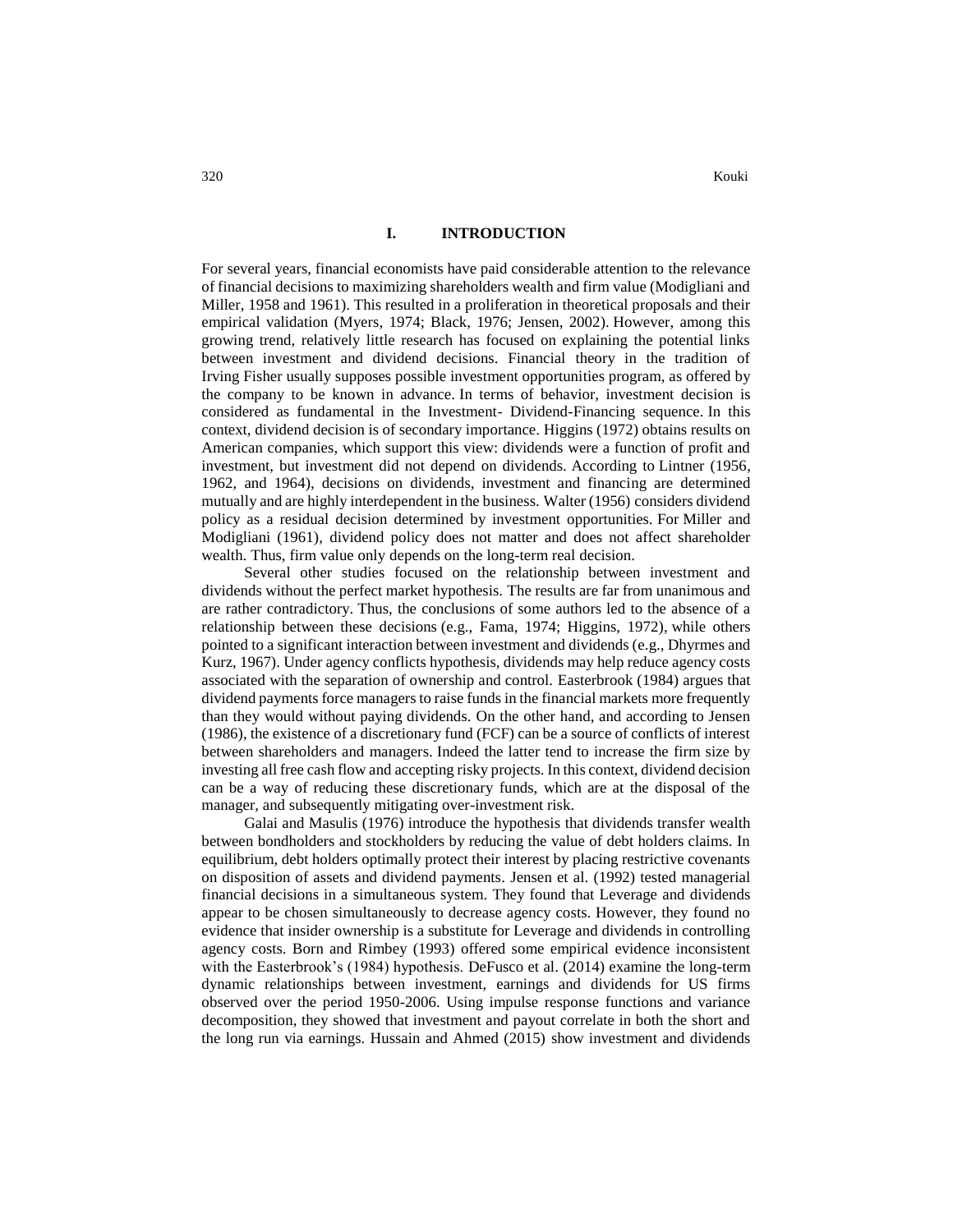have bidirectional causality. Profits are more allocated towards paying dividends rather than making investment.

In this paper, we will analyze the nature of the interaction between investment and dividend decisions using simultaneous equations in the absence or in the presence of agency conflicts. In the empirical part, we will test interactions between these decisions in the Tunisian context using the double least squares (DLS) method. The rest of the paper is organized as follows: the second section presents the literature review. The econometric methodology and data are discussed is third section. The fourth section deals with the empirical results. Section V gives concluding remarks.

## **II. LITERATURE REVIEW**

Two fundamental theories are presented in the literature analyzing the interaction between investment and dividend decisions: (i) the first uses the perfect market hypothesis and proposes that these two corporate decisions are separated since firm's investment policy is independent of how such a decision is financed. (ii) The second refers to the market imperfections hypothesis and suggests that investment and dividend decisions of firms are negatively associated since these decisions compete to use limited internal funds. Unlike Miller and Modigliani (1958 and 1961), who suppose neutrality of financial decisions, and subsequently the absence of any possibility of interactions of these decisions with the investment, other researchers have pointed to a significant relationship when abandoning the perfect capital market hypothesis. Therefore, a company that faces an information asymmetry to finance its investment opportunities will tentatively focus on a maximum use of its internal funding opportunities in order to avoid external financing costs. Accordingly, dividend decision then becomes a residual policy. However, a profitable firm with easy access to the financial market and other external funding sources will prefer to keep a stable dividend level regardless of investment financing constraints. This section then reviews the main approaches describing dividend and investment relationships. In many cases, the classical approach of investment-dividend interaction supposes perfect market conditions in terms of the simplicity of rational investor's decision behavior and full information.

#### **A. The Residual Approach of Financial Decisions**

The dividend decision is a residual corporate decision**:** The residual theory as proposed by Walter (1956) suggests that the company cares first about financing its investment opportunity, and if it still funds, it distributes the rest to its shareholders. According to the theory, only two levels of distribution are possible to ensure maximum value for the company: If there are many profitable opportunities, the percentage of dividend paid will fall to zero. However, if the company is unable to generate opportunities to invest, the dividend rate will be 100%. Kuh (1963) tests the hypothesis of a consistent relationship between investment and dividend. The empirical tests showed that the adjustment speed of the Lintner model is faster than the stock of capital adjustment. These results reject the existence of a significant causality. Higgins (1972) shows that investment is a priority for using internal funds. The distribution of earnings to shareholders is determined as a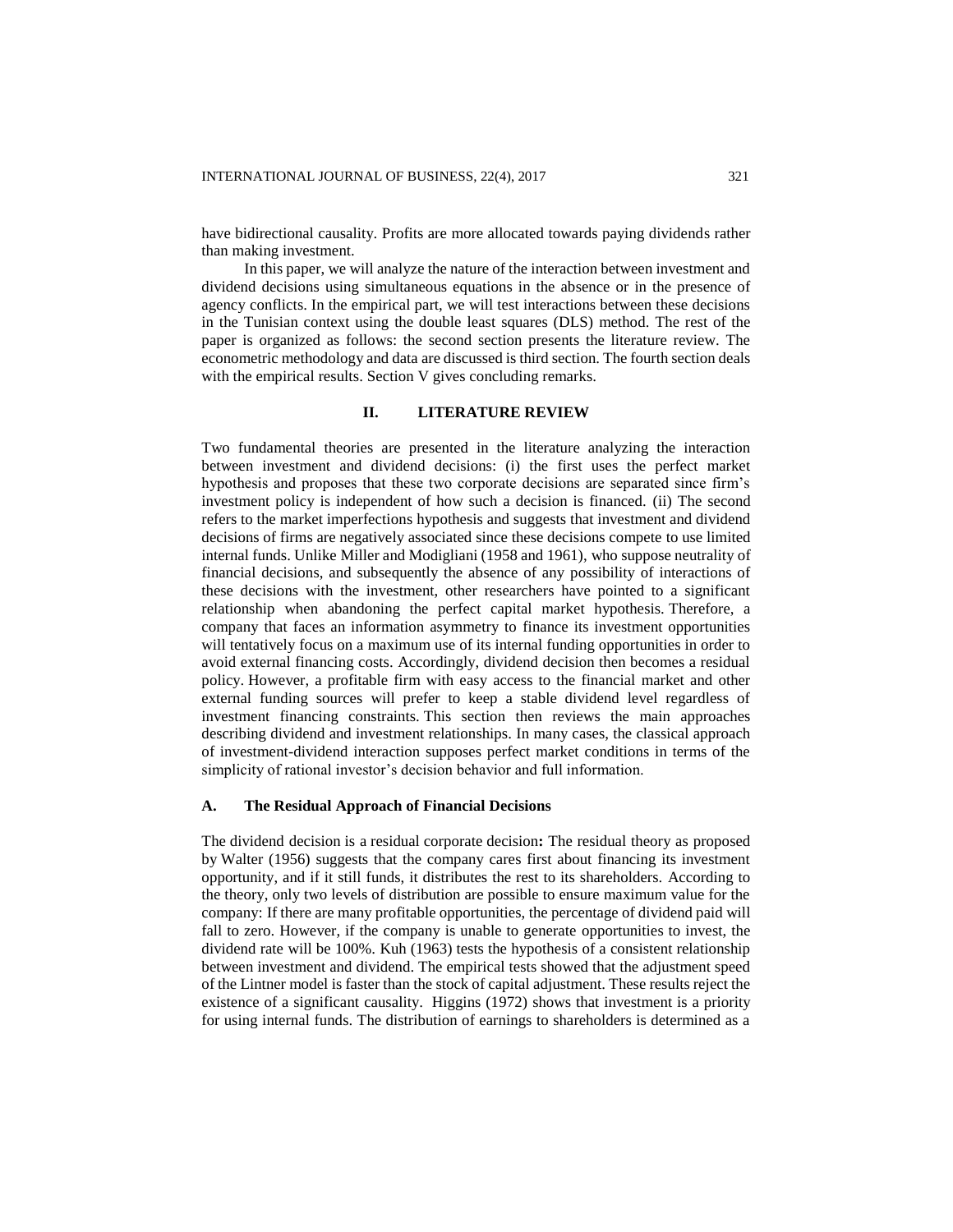residual. The amount of distributed dividend is a function of two exogenous variables: profit and net investment. It would be positively related to the first variable and negatively to the second variable. Higgins points out two important consequences: (a) the firm avoids to modify its capital. Indeed any increase intensifies the dilution of ownership structure and therefore reduces the current and future dividends per share. (b) Even if investment is a priority to dividends, nothing forces the firm to pay residual funds as dividends.

Investment is a residual variable of dividends**:** When we explain investment by residual funds, we suppose the priority of dividend policy in using funds. First, we distribute dividends to shareholders and subsequently the remaining sums will be allocated to financing the firm's growth activities. This can be achieved only if the following conditions are met: (i) the dividend decision is rigid: this condition is much more verified when the firm has an ideal distribution rate in the long term, ownership structure is dispersed and the financial market penalizes any decrease in the payout ratio. (ii) Firms have a strong preference to internal financing. In this case, cash flow is the only source available to finance investments than the external financing cost (iii) the company is in a stage of maturity where investment opportunities are less profitable in the presence of a saturated market. According to Meyer and Glauber (1964), investment is considered as residual when the company's conjectural fluctuation, i.e. production is at full capacity, and investment should not exceed the use of residual internal funds.

#### **B. The Interaction Approach with Limited Funds**

The empirical research presents mixed results on the nature of the interaction between investment and dividend. In line with the approaches presented by Darling (1957) and Brittain (1965), Turnovsky (1967) discusses how cash flow is divided between dividend and reserves. Empirical tests show that investment and retention appear as large independents. Dhrymes and Kurz (1964) have empirically tested the behavior of dividend on a sample of 261 electricity distribution companies in the United States. Tests show that firms with the highest investment rates tend to have the lowest dividend rate. The results also show that big firms with high debt level distribute fewer dividends. In 1967, these authors studied the interdependence of financial decisions under limited available funds. In particular, the model addresses the problem of causal relations between investment, dividend, and financing. The empirical validation allowed the authors to assert that the variable long-term debt is affected significantly by investment while this latter is insensitive to dividend distribution. On the other hand, it seems that investment and dividend variables are not influenced by changes in debt.

Fama (1974) examines the relationship between investment and dividend on a sample of 298 US firms over the 1946-1968 period. The author's aim is to evaluate the predictive power of the explanatory models of dividends and investment. In other words, these two variables are better predicted by models that consider them separately in accordance with the work of Lintner and Chenery, or simultaneously. To resolve this problem, Fama (1974) conducts tests in two stages: the first is to estimate the performance of the investment and dividend models separately, while the second method assesses the performance of investment and dividend forecast models in a simultaneous way. The results show that the simultaneous estimation of the variables of dividends and investment did not improve the predictive power of these variables when used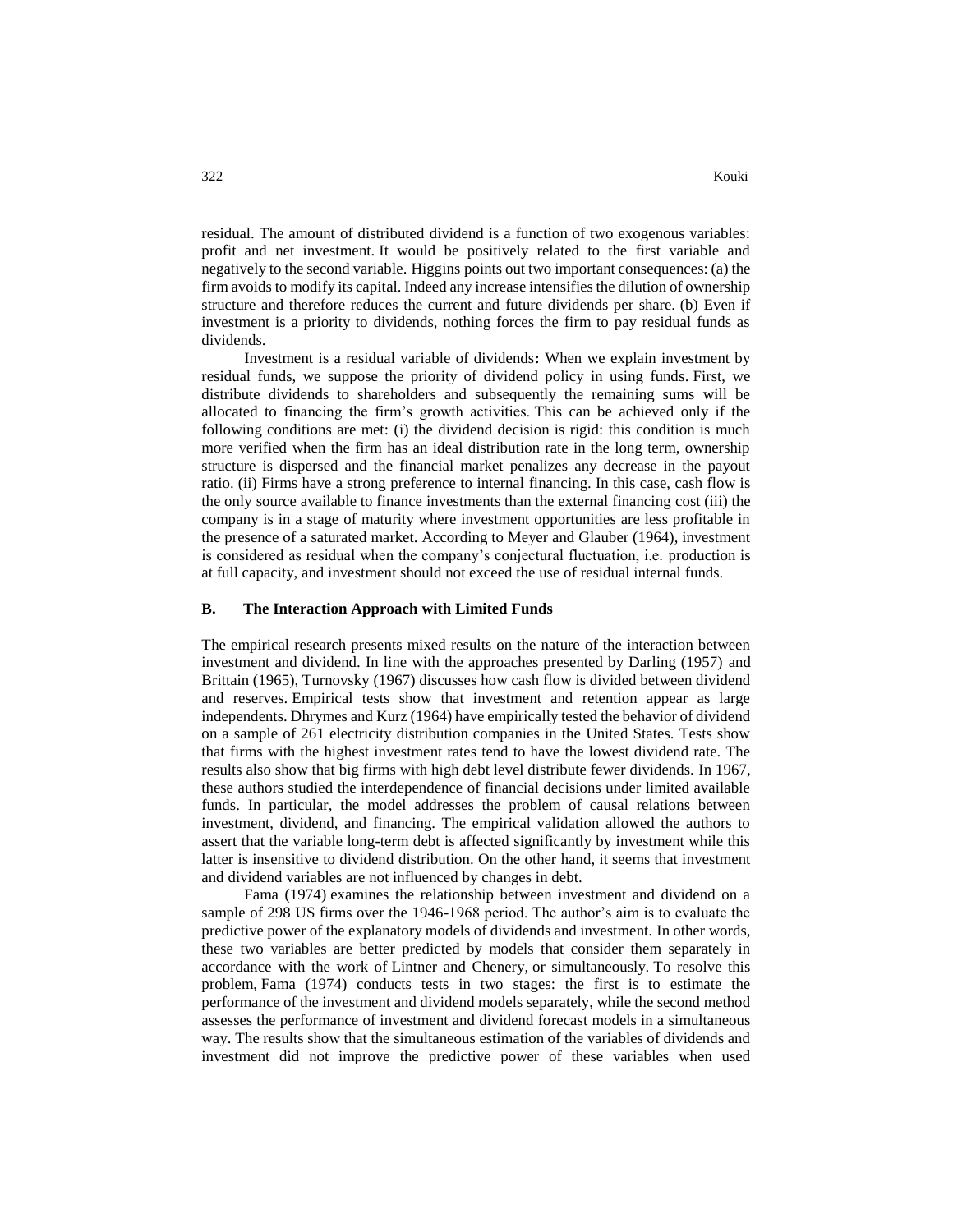separately. In addition, the author does not find the same evidence like that obtained by Dhrymes and Kurz (1967).

McDonald et al. (1974) analyze the relationship between investment, dividend and financing decisions on a cross-section of French firms. Consistent with Fama (1974), the authors deduce that these three financial decisions are independent. Smirlock and Marshall (1983), empirically examine the principle of separation, which argues that investment decisions are not influenced by dividend decisions. These authors use causality tests to examine whether investment decisions are in fact statistically exogenous to dividend decisions. Using both global firms and specific data, the results indicate that there are no causal relationships between dividend and investment, which confirms the principle of separation as an empirical proposition. The relationship between dividend and investment decisions according to this principle can be described as follows: the amount allocated to investment expenditures can be considered when determining common dividends, while the reverse is not true.

#### **C. The Interaction Model under Agency Costs Hypothesis**

According to Jensen and Meckling (1976), and Myers (1977), there are certain types of actions that shareholders may take to expropriate wealth at the expense of creditors. This transfer of wealth may result from excessive dividend payments. In this case, shareholders increase the level of dividend, either by reducing the investment budget or by more debt. From this perspective, Allen and Michealy (2001) argue that these activities, unanticipated by the creditors, may simultaneously cause a decline in the market value of bonds in favor of an increase in shares price. Jensen and Smith (1985), distinguished several origins of conflicts, which led to a transfer of wealth from creditors to shareholders.

As proposed by Merton (1973), Black and Scholes (1973), and Galai and Masulis (1976), the theory of options considers equity as an option on the firm's assets. Considering equity as a residual claim on the firm's cash flows, shareholders might be receiving payment after other financial claim-holders have been satisfied. In this case, shareholders have a European call option on the firm's assets at a spot price corresponding to the value of debt maturity. The main results of this approach are the following: (i) any investment that increases the variability of the rate of return on assets of a firm increases the value of the shares in favor of creditors' claims. (ii) Unanticipated acquisitions financed by cash can be considered as the exchange of risk-free assets against risky assets. This will increase equity value and reduce debt. Accordingly, issuing a bond in a way not anticipated by creditors, and using the proceeds to make dividend distribution, may damage creditors by increases in their risk position. If the compensation of the latter is fixed, taking into account a risk level lower than that, they actually support decreases in bonds value resulting in a transfer of wealth from bondholders to shareholders.

According to Jensen and Long (1972), and Myers (1977), underinvestment appears when a firm rejects positive NPV projects while it has sufficient financial resources. In this context, we observe a wealth transfer from creditors to shareholders when the firm either, uses funds to pay dividends and rejects positive VAN projects, or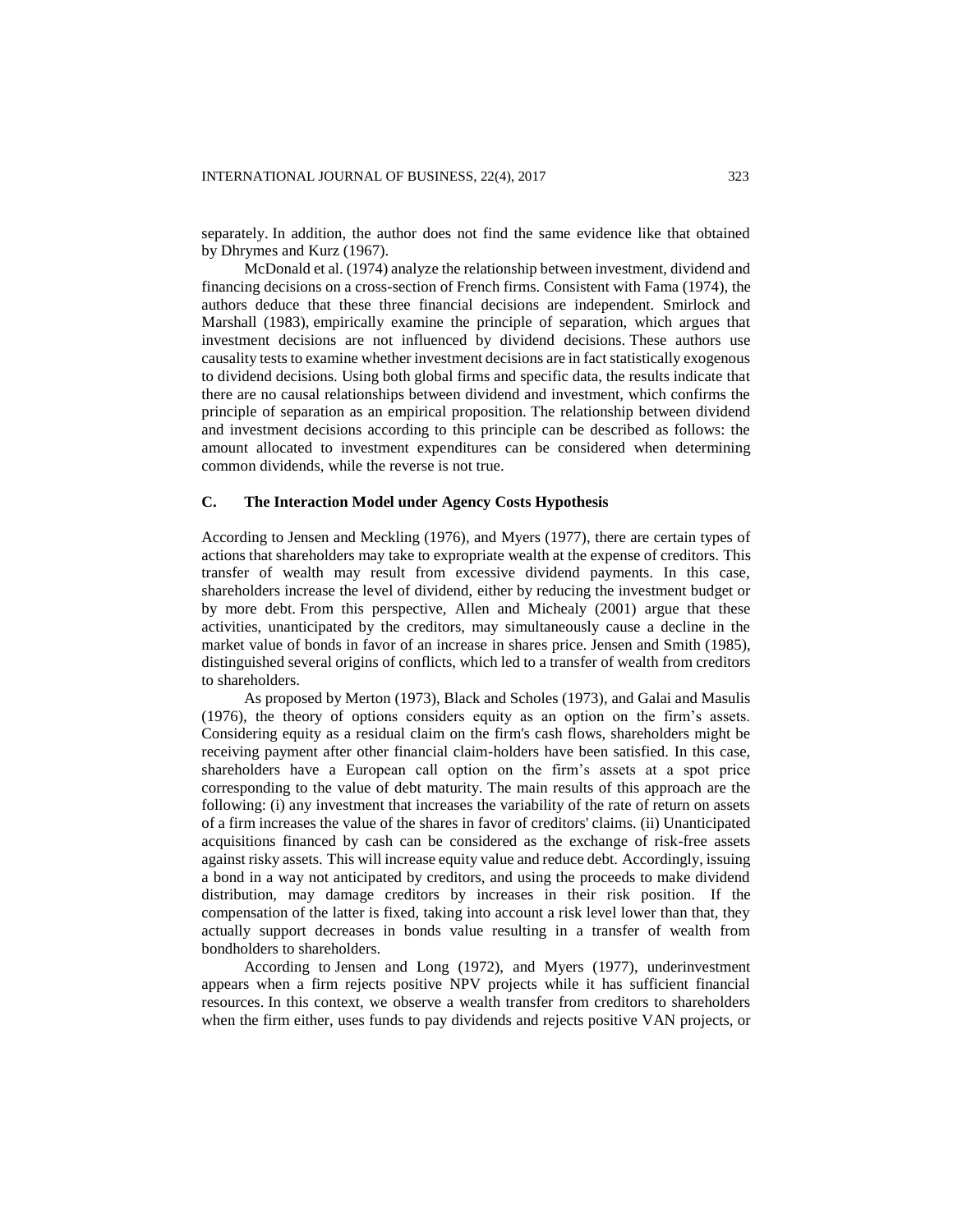by selling existing assets. These activities reduce firm value since there is a decrease in the assets that bondholders may claim in an event of liquidation. If bondholders do not anticipate such dividends payment, their wealth would be transferred to shareholders. This will take place when bondholders anticipate underinvestment behavior and take into account the fixing of their required return at the expense of shareholders' wealth.

The resolution of these conflicts requires the limitation of the payout ratio. This choice can be achieved by different means: (i) On the one hand, the law can defend bondholders' interests by imposing reserve requirements on corporations. These reserves increase the pledge of the creditors allowing firms in an event of a decrease in their activities to draw funds from this reserve to repay debt. (ii) Bondholders can explicitly embed protective covenants in their lending agreements to limit excessive dividend payments. In this context, Kalay (1982) examines a sample of 135 U.S. companies, and finds that in 94% of cases, protective covenants are there to limit dividend payments with borrowed funds or from the disposal of long-term assets.

As explained by Adedeji (1998), the nature of the relationship between dividend and investment decisions depends on the way the firm faces lack of benefit in financing firm activity. In this regard, the author distinguishes two types of behavior: (a) If firms fills the inadequacy of the benefit by borrowing in order to pay dividends and finance growth opportunities, the result of such a decision is that dividend ratio and investment should have a positive effect on financial leverage. (b) Conversely, if firms respond to an inadequacy of benefits by reducing or delaying investment, and distribute dividends by using short-term debt, leverage will positively correlate in this case with dividend ratio and negatively with investment. Adedeji (1998) tests the interaction between investment, financing and dividend policy on a sample of 224 British firms over the period 1993- 1996.The results point to a negative relationship between dividend ratio and investment and a positive relationship between dividend and leverage.

#### **III. DATA AND METHODOLOGY**

In this section, we empirically examine the dynamic relationship between investment and dividend decisions on a sample of Tunisian firms. First, we describe the data and methodology. Then we test our main predictions. Finally, we discuss alternative explanations of our empirical findings and run additional robustness checks.

#### **A. The Data**

The sample consists of companies listed on the Tunisian Stock Exchange from 2005 to 2014. Companies' annual reports were the main source used to obtain the financial information required by our tests. We use the WorldScope Database to collect the panel data on financial statements of Tunisian listed firms. From the web page of each company, we also obtained complementary information in particular that on corporate governance practice. Our sample is divided into two categories: industrial firms (68%) and banks (32%). The data covers the period 2005-2014 during which both the financial crisis and the Arab spring of the Tunisian revolution took place. Our sample was chosen from all listed firms in the Tunisian stock exchange during the period 2005-2014. The selection process is based on three criteria: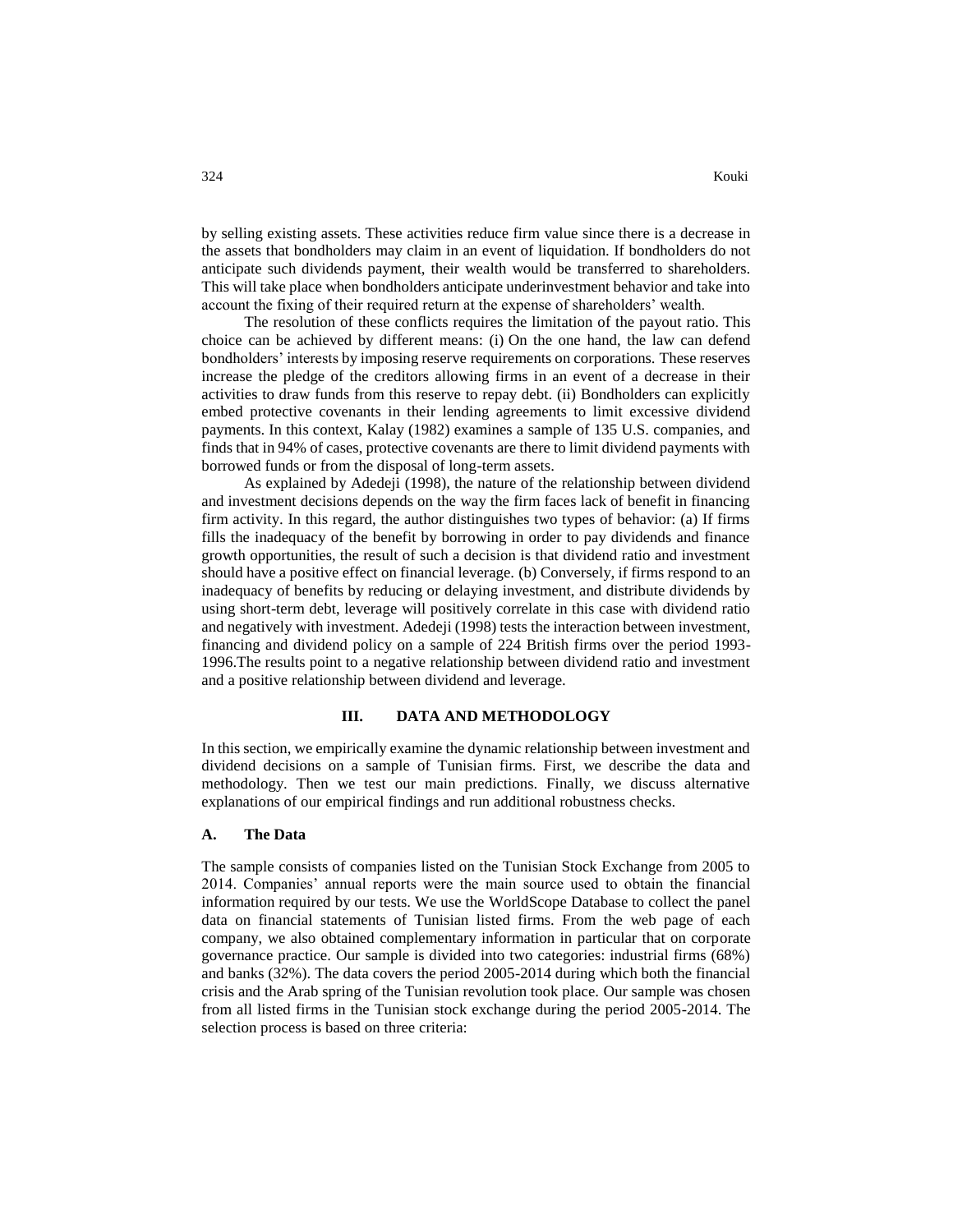(i) Representativeness: Compared to the total number of companies listed during the period from 2005 (45 listed companies) to 2014 (77 listed companies), our sample size 31 represents respectively a percentage that varies between 69% and 40%.

(ii) Dynamic transactions: since the stock exchange index (TUNINDEX) consists of the most firms (varies between 39 firms and 74 firms) with a high transaction volume, our sample has a percentage that varies respectively between 74% and 55%.

(iii) "The Bird in the hand argument": since in the Tunisian context dividends are treated at a preferential tax rate than ordinary income and according to the bird hand argument, all firms of our sample distribute regular dividends and have the highest historical dividend payout.

In order to analyze the dynamic interaction between investment and dividend for Tunisian listed firms during ten years, which requires longitudinal data, we limited our study to 31 firms, which have permanent time series data over the period 2005 to 2014. In total, we built a balanced panel of data with 310 firm-year observations, which we believe are sufficient to run relevant econometric tests on the Tunisian stock exchange. The sample in this study considers all dividend-paying firms that (i) distribute an ordinary annual cash dividend, (ii) do not pay any other form of dividend in the current year, and (iii) have financial data on the fiscal year closure.

For size, we use average total assets as the level to distinguish between large and small firms. We found that 23% of the sample as large firms and 77% of the sample as small and medium size firms. For capital dispersion, we consider a capital concentration when more than five shareholders hold a percentage greater than 50% of capital. We found that 73% of observations are concentrated firms, while 27% of observations as firms with dispersed ownership.

#### **B. Variables Measurement and Hypotheses**

### **1. Dependent Variables**

**Investment ratio (I) :** According to Fama (1974), we use the expenditures of property, plant, and equipment (PPE) as a measure of the stock of capital (K) and investment is calculated by a change in capital stock  $I_t = K_{t-1}$ . Investment ratio is obtained by Investment to total equity $(S)$  and long-term debt (LTD).

**Dividend per Share (D):** the second dependent variable is the firm's dividend behavior measured by dividend per share and defined as the total dividend to the number of outstanding equity. Dividend per Share is also considered as the amount of declared dividend distributed by a firm for every ordinary share outstanding. This simplest form of corporate distribution is important because (i) it is used as a return value to its shareholders when compared to stock price; (ii) increasing dividend is a way for a company to signal its market performance to its shareholders; and (iii) it is used by investors, who are interested in various companies paying cash dividends. However, this measure is not preferred by growth investors, who are more concerned about backing funds into earnings retention.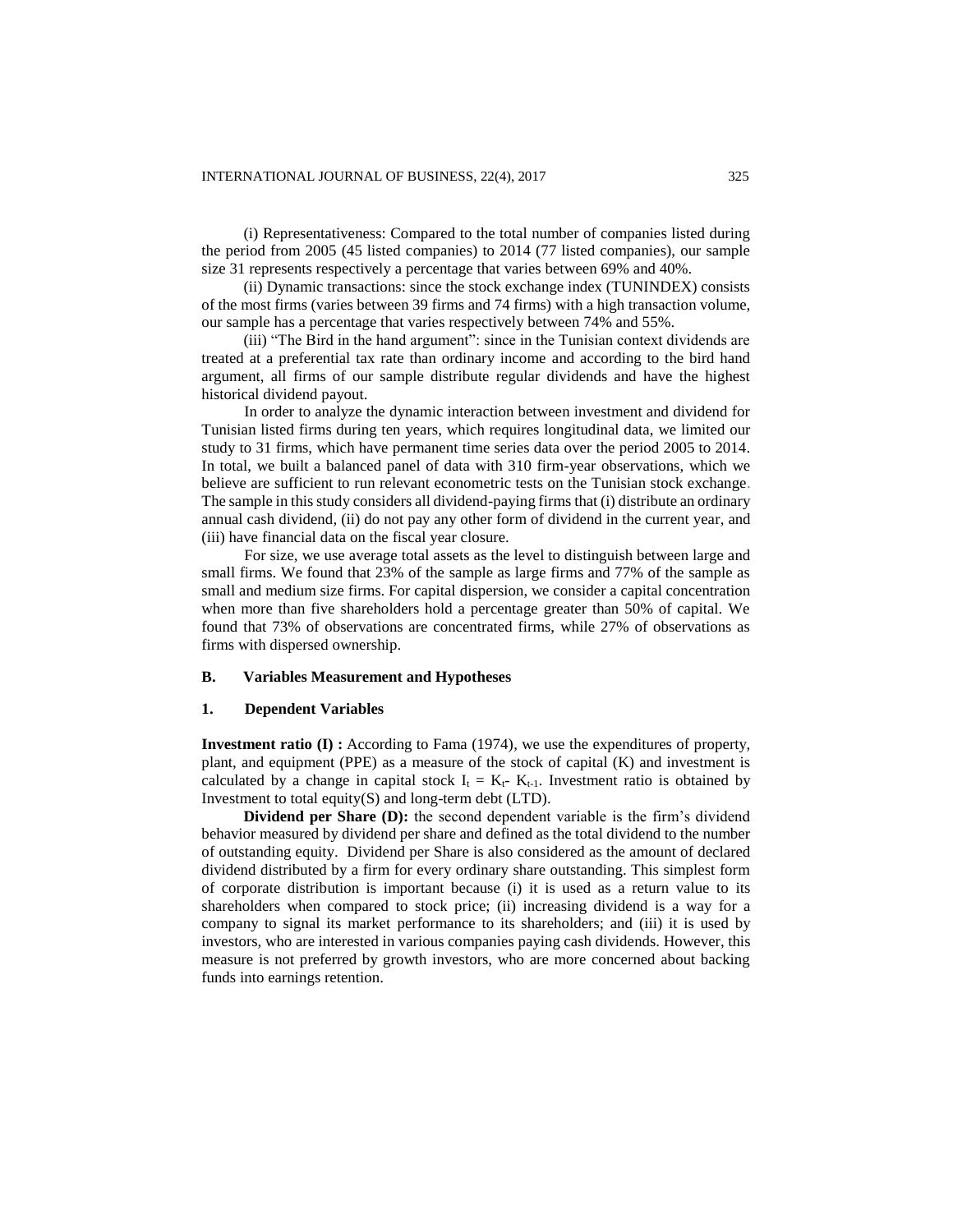#### **2. Independent Variables**

We use two types of variables (Table 1): (i) variables related to standard determinants of investment and dividend decisions (ii) variables related to agency conflicts.

**Growth opportunities (Q)** is defined as the ratio of market value of a firm's assets divided by the replacement cost of those assets<sup>1</sup>. Economics and financial theory of investment suppose Q ratio as a measure of growth opportunities (Tobin 1969). It predicted that if Q is greater than one, more profits are generated which would give additional investment in the firm as its stock price increases. Future growth opportunities, Q, is measured as the ratio of market to book value of equity in accordance with Lang and Litzinberger (1989), Gadhoum (2000), and Farinha (2002). Our model predicts a negative relationship between anticipated growth and dividend payout ratio, since firms prefer to avoid transaction costs due to external financing and retain a greater proportion of cash if they have growth opportunities. Recent studies, like that of Rozeff, found that dividend policy is negatively influenced by the potential growth of the firm. A negative relationship between growth and dividend ratio is intuitively plausible and consistent with agency costs' account of dividends. The justification for the growth variable is based on the fact that firms, regularly seeking the financial market to raise capital, expose themselves to discipline and control exercised by the market. More costs associated with a capital increase require firms optimally choosing a low dividend ratio.

Hypothesis 1: we assume that Tobin's Q positively influences investment

**The firm size (SIZE): is** measured by total assets (or Log (TA)). This variable allows for distinguishing between large and small companies. For the first, investment has an irreversible character, so for the second it is flexible. The theoretical framework on information asymmetry, transaction costs and Agency costs suggests that large firms have easy access to new sources of capital and to foreign markets than small businesses. Thus, investment for the latter would depend more on the available internal funds.

Hypothesis 2: we suppose that size positively influences investment and dividend.

**Cash flow (CF):** The profitability of an investment is evaluated based, on the cash flows generated by the project and not on its accounting profits. In this regard, cash flows differ from net profits after depreciation being taken into account. Net income is obtained after deducing amortization expense, which is not the case for cash flow calculation that will take into account the result of depreciating tax savings. Cash flow is used as an internal source of capital, which comes from retained profits, and tax advantage of depreciation. Using internal funding may allow a firm to have to pay less interest and give less of the company and the firm will be better and more attractive to potential investors.

Hypothesis 3: we assume that cash flow positively influences investment

**The Retention ratio (RPS)**: we use the amount of retention to determine the degree of financing hierarchy which supposes that firms have a priority of seeking financing resources. The pecking order theory (Donaldson 1961, Myers 1974, and Myers and Majluf 1984) argues that adverse selection, asymmetric information, and other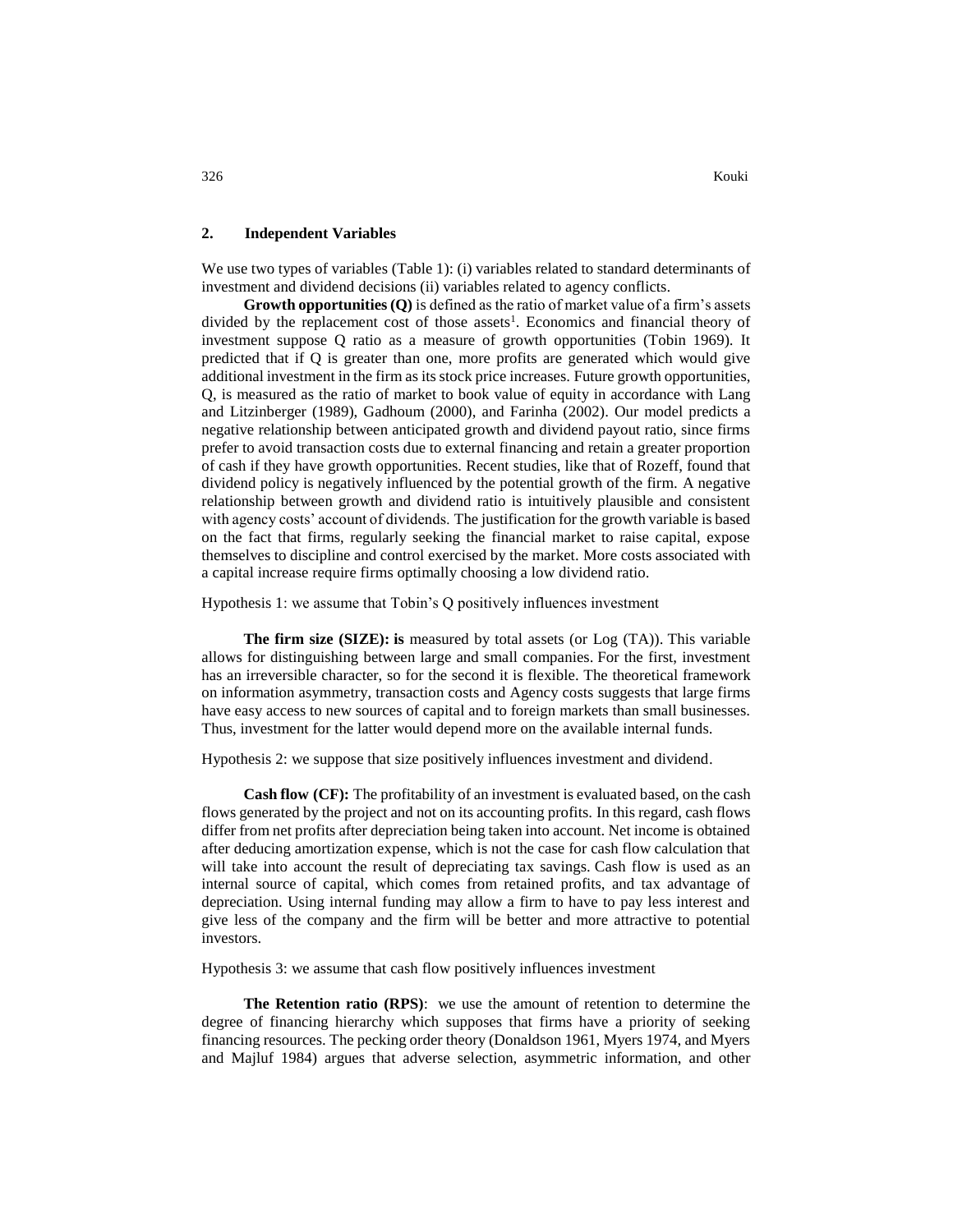factors imply that internal financing is better than external financing and firms prefer debt to equity if external financing is used.

Hypothesis 4: We assume retentions are positively correlated with investment decision

#### **3. Agency Conflicts Variables**

Agency cost of debt argues that debt financing affects shareholders' investment decisions in two opposite ways: (i) according to Jensen and Meckling (1976), the asset substitution problem arises when shareholders do not bear the full cost of low return, and have incentives to take riskier investments at the expense of the debtholders. (ii) According to the underinvestment problem (Myers, 1977), shareholders of a levered firm will refuse projects with positive net present value because a fraction of the return of their projects will benefit debtholders. We use risk of overinvestment as proxy of agency cost of equity and ownership structure measures as proxies of agency cost of debt.

**Free Cash Flow (FCF):** Jensen's free cash flow hypothesis was supported by Rozeff (1982), Jensen et al. (1992) and Smith and Watts (1992). The free cash flow hypothesis is an ad hoc combination of signalling and agency costs paradigms. According to this hypothesis, which refers to cash flows in excess of positive Net present Value (NPV) investment opportunities, it is better for managers to return the excess cash to shareholders as dividends in order to maximize shareholders wealth. Otherwise, the hypothesis argues that the existence of free cash flow may lead management to undertake suboptimal investment projects. Many authors found support of this hypothesis, thus we predict a positive relationship between free cash-flow and investment. FCF is defined as cash flow per unit of asset. Our measure of free cash flow is developed from Crutchley's (1989) study of dividend policy as part of managerial decision-making. The author defines FCF as the funds available to managers before discretionary capital investment decisions. This includes net income, depreciation, and the interest expense of the firm. The needed capital expenditure is subtracted from these cash flows to account for investment in positive NPV projects.

Hypothesis 5: we expect that FCF positively affects dividend and investment decisions.

**Capital concentration (MAJ)** is a dummy variable that takes 1 if ownership is concentrated in the hands of five shareholders and 0 if ownership is dispersed. The dominant shareholder can form a coalition with other shareholders to obtain control and then expropriate minority investors. In fact, most controlling shareholders prefer other forms of distribution in order to avoid transaction costs and taxation affecting their own wealth. In this case, we expect a negative effect of the presence of multiple shareholders on dividend policy. By contrast, large shareholders can play a monitoring role and thus reduce the private benefits of control. In this case, a positive relationship will be established between multiple shareholders and dividend payout.

Hypothesis 6: we assume that concentration affects negatively dividend and positively investment.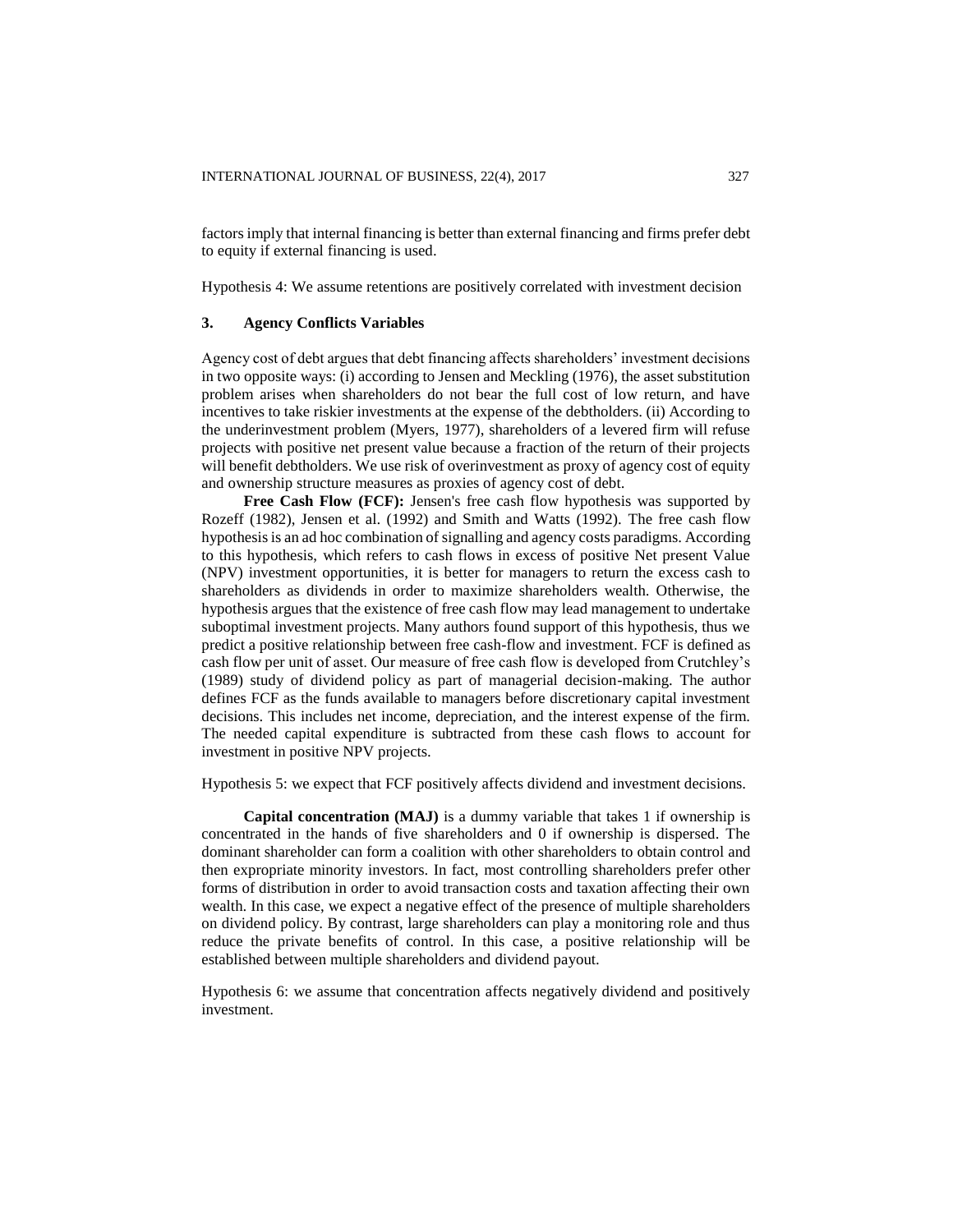**Institutional investors (INST)** is the percentage of equity owned by institutional investors. Institutional block holders may act as a monitoring (banks, insurance, pension funds. Etc.) device of the firm's managers. Shleifer and Vishny (1986), and Allen and Michaely (2001) argue that large institutional investors are more willing and able to monitor corporate management than are small institutional investors and diffuse owners. Short et al. (2002) examine three alternative dividend models and find a positive relationship between dividend payout and institutional ownership in a sample of UK firms. This type of investors decreases agency costs and increases the need for a regular dividend payment. Therefore, for institutionally controlled firms, we expect a high dividend payout.

Hypothesis 7: we assume that Institutional ownership affects positively dividend and investment decisions.

#### **4. The Overinvestment Hypothesis**

According to Galai and Masulis (1976), Jensen and Meckling (1976), Jensen (1986), and Stulz (1990), the overinvestment problem arises when managers, considering firms as a means to increase their own capital, abuse their decision-making power by choosing projects with negative present value that could increase their own private profit and at the same time decrease and harm shareholders and debtholders wealth. We use two measures of over-investment risk:

(i) The Jensen's (1986) method (RSJ) considers that overinvestment occurs when the company has positive Free Cash Flow (FCF  $> 0$ ) associated with poor future growth opportunities  $(Q \le 1)$ . In this case, we use a dummy RSJ variable that takes one when the over-investment risk is high and zero when this risk is low. Most studies assume a positive relationship between dividend and free cash flow of the firm. In the presence of free cash flow, Jensen (1986) proposes that shareholders prefer the distribution of dividend immediately to limit the discretionary funds at the disposal of the manager. Financial theory recognizes also the role of dividends in reducing conflicts of interest between shareholders and executives. The company's commitment to distribute more dividend increases its need to the financial market to meet financial slackening, and subsequently requires managers to invest optimally and to decrease their private consumption.

$$
RSJ = \begin{cases} 1 \text{ if } FCF > 0 \text{ and } Q^{\text{Tobin}} < 1 \\ 0 \text{ otherwise} \end{cases}
$$
 (1)

(ii) The method of Lang and Litzenberger (1989) (RSLL) which States that overinvestment risk is important when the corrected Q is less than one. The formula we use is as follows:

$$
Q^{LL} = \frac{X + I(ROA - WACC)T}{K \cdot WACC}
$$
 (2)

where X is operating profit, K is capital measured by permanent capital, WACC is the weighted average cost of capital, I is the amount of future investment, ROA is economic profitability, and T is the horizon of planning for the future growth of the company. Lang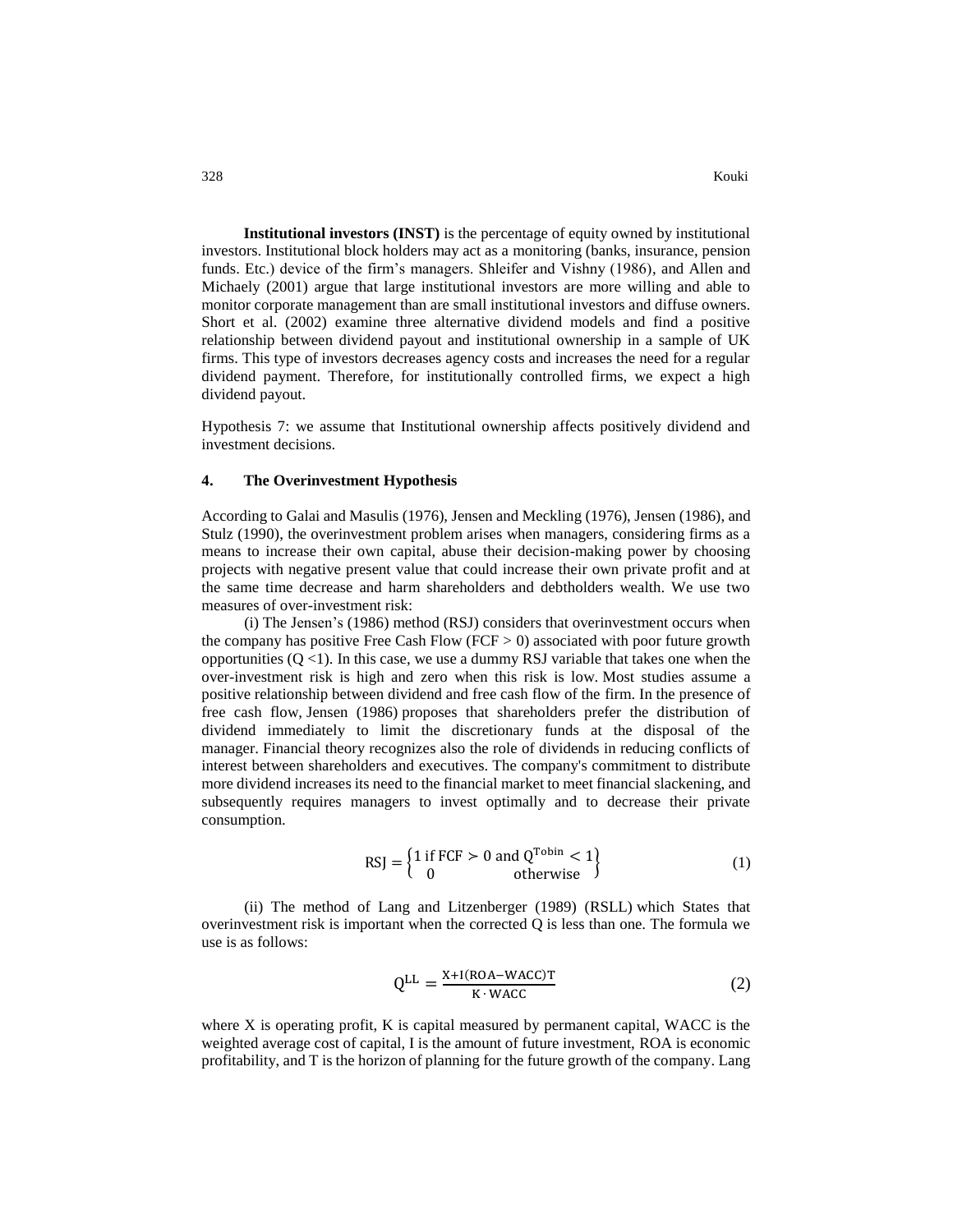and Litzenberger (1989) suppose an average value of  $Q^{LL}$  less than unity to have a firm facing overinvestment. According to this hypothesis, we define the risk of Overinvestment as a dummy variable as follows:

$$
RSLL = \begin{cases} 1 & \text{if } Q^{LL} < 1 \\ 0 & \text{otherwise} \end{cases} \tag{3}
$$

Hypothesis 8: in the presence of shareholders majority, we assume that over-investment risk (measured by RSJ or RSLL) negatively influences investment and positively dividend distribution.

| Definitions and measures of variables |                                          |                                     |  |  |  |  |  |  |
|---------------------------------------|------------------------------------------|-------------------------------------|--|--|--|--|--|--|
| Variable                              | Measurement of variable                  | Hypothesis to be tested             |  |  |  |  |  |  |
| Investment                            | $I = Inv/K$                              | Investment influences negatively    |  |  |  |  |  |  |
| ratio: I                              |                                          | dividend                            |  |  |  |  |  |  |
| Dividend<br>per                       | $D =$ total dividends/number of shares   | Dividend negatively influences      |  |  |  |  |  |  |
| share: D                              |                                          | investment                          |  |  |  |  |  |  |
| Earnings <sup>2</sup><br>per          | $E =$ profits/number of shares           | Positively influences dividend      |  |  |  |  |  |  |
| share E                               |                                          |                                     |  |  |  |  |  |  |
| Retentions<br>per                     | $RPS = retentions/number of shares$      | Positively influences investment    |  |  |  |  |  |  |
| share RPS                             |                                          |                                     |  |  |  |  |  |  |
| Cash flow<br>per                      | $CFPS = cash flow/number of shares$      | Positively influences investment    |  |  |  |  |  |  |
| share CFPS                            |                                          | and dividend                        |  |  |  |  |  |  |
| Firm Size                             | $Size = Log(total assets)$               | Size influences positively dividend |  |  |  |  |  |  |
|                                       |                                          | and investment                      |  |  |  |  |  |  |
| Free cash flow                        | FCF= Net income+ depreciation+ int       | FCF influences positively dividend  |  |  |  |  |  |  |
|                                       | expense -capital exp                     | and investment.                     |  |  |  |  |  |  |
| Capital                               | $MAJ = 1$ if capital is concentrated     | Capital concentration influences    |  |  |  |  |  |  |
| concentration                         | and $= 0$ if not                         | negatively dividend and positively  |  |  |  |  |  |  |
|                                       |                                          | investment                          |  |  |  |  |  |  |
| Institutional                         | $INST =$ ownership of institutional      | Institutional ownership negatively  |  |  |  |  |  |  |
| investors                             | investors                                | investment<br>influences<br>and     |  |  |  |  |  |  |
|                                       |                                          | positively dividend                 |  |  |  |  |  |  |
| Future<br>growth                      | $Q^{tobin}$ = VM/VC, VM is firm's market | Positively influences investment    |  |  |  |  |  |  |
| Opportunities                         | value and VC is firm's book value.       | and negatively dividend             |  |  |  |  |  |  |
| Over-investment                       | Jensen's Method $: RSI = 1$ if           | Negatively influences investment    |  |  |  |  |  |  |
| risk                                  | $Q^{tobin}$ <1 and FCF is positive, = 0  | and positively dividend.            |  |  |  |  |  |  |
|                                       | otherwise                                |                                     |  |  |  |  |  |  |
|                                       | Long and Lizenberger's Method 2:         |                                     |  |  |  |  |  |  |
|                                       | RSLL = 1 if $Q^{LL}$ <1, and =0          |                                     |  |  |  |  |  |  |
|                                       | otherwise                                |                                     |  |  |  |  |  |  |

**Table 1**  $\mathbf{a}$ 

# **C. The Model**

Our aim here is to present the model to be tested. To establish a fundamental approach that explains the causal relationship between dividends and investment, three models have often been used: (i) the partial Adjustment model of dividend as suggested by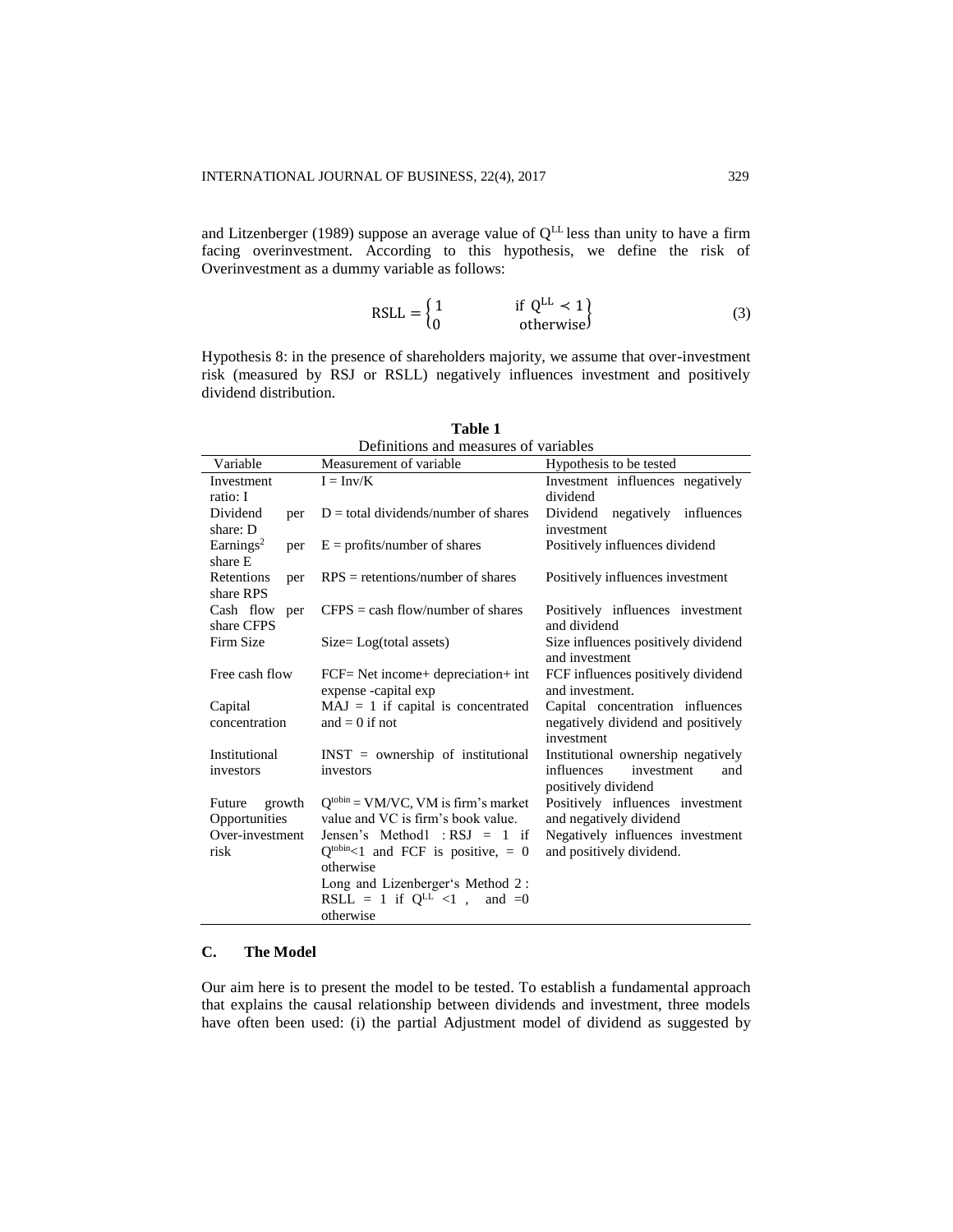Lintner (1956); (ii) the flexible accelerator model of investment as presented by Chenery (1952) and Koyck (1954); and (iii) funds flow identity as proposed by Modigliani and Miller (1961).The Lintner specification proposes the target adjustment formula in two equations:

$$
\begin{cases} \Delta D_{it} = \lambda (D_{it}^* - D_{it-1}) + \varepsilon_{it} \\ D_{it}^* = r E_{it} \end{cases}
$$
 (4)

Where  $\Delta D_{it}$  is dividend change between  $D_{it}$  and  $D_{it-1}$ .  $D_{it}^*$  is the target dividend that is assumed to be proportional to earnings  $E_{it}$ ,  $\lambda$  is adjustment speed coefficient. In this model, Lintner (1956) suggests that change in dividend is a function of a firm's target dividend and its past dividends.

The investment model is chosen in line with the dividend model's equation where change in capital stock ∆K<sub>it</sub> is proportional to the adjustment speed between target capital stock  $K_{it}^*$  and  $K_{it-1}$  its past value.

$$
\begin{cases} \Delta K_{it} = \delta \left( K_{it}^{*} - K_{it-1} \right) + \eta_{it} \\ K_{it}^{*} = \rho O_{it} \end{cases}
$$
 (5)

Fama (1974) considers the flexible accelerator of Chenery (1952) and Koyck (1954) where the target capital stock  $K_{it}^*$  is proportional to output  $O_{it}$ . In this study, we favor the Tobin's Q theory as presented by Hennessy et al. (2007) as the model of the target investment ratio:

$$
\begin{cases} \Delta I_{it} = \delta \left( I_{it}^{*} - I_{it-1} \right) + \eta_{it} \\ I_{it}^{*} = v Q_{it} \end{cases}
$$
 (6)

To examine the possible influence of investment on dividend, changes in capital stock, which include new investment  $\Delta K_{it} = I_{it}$  can be added to equation (Fama, 1974).

$$
\Delta D_{it} = \lambda (D_{it}^* - D_{it-1}) + \alpha_3 I_{it} + \varepsilon_{it}
$$
\n(7)

For the investment model, the possible effect of dividend policy on change in capital stock is presented as:

$$
\Delta I_{it} = \delta \left( I_{it}^* - I_{it-1} \right) + \beta_3 D_{it} + \eta_{it} \tag{8}
$$

The structural equations of dividend and investment interaction are given by

$$
\begin{cases} \Delta D_{it} = \lambda (D_{it}^* - D_{it-1}) + \alpha_3 I_{it} + \varepsilon_{it} \\ \Delta I_{it} = \delta (I_{it}^* - I_{it-1}) + \beta_3 D_{it} + \eta_{it} \end{cases}
$$
(9)

Combining these equations and the target dividend and investment equations yields: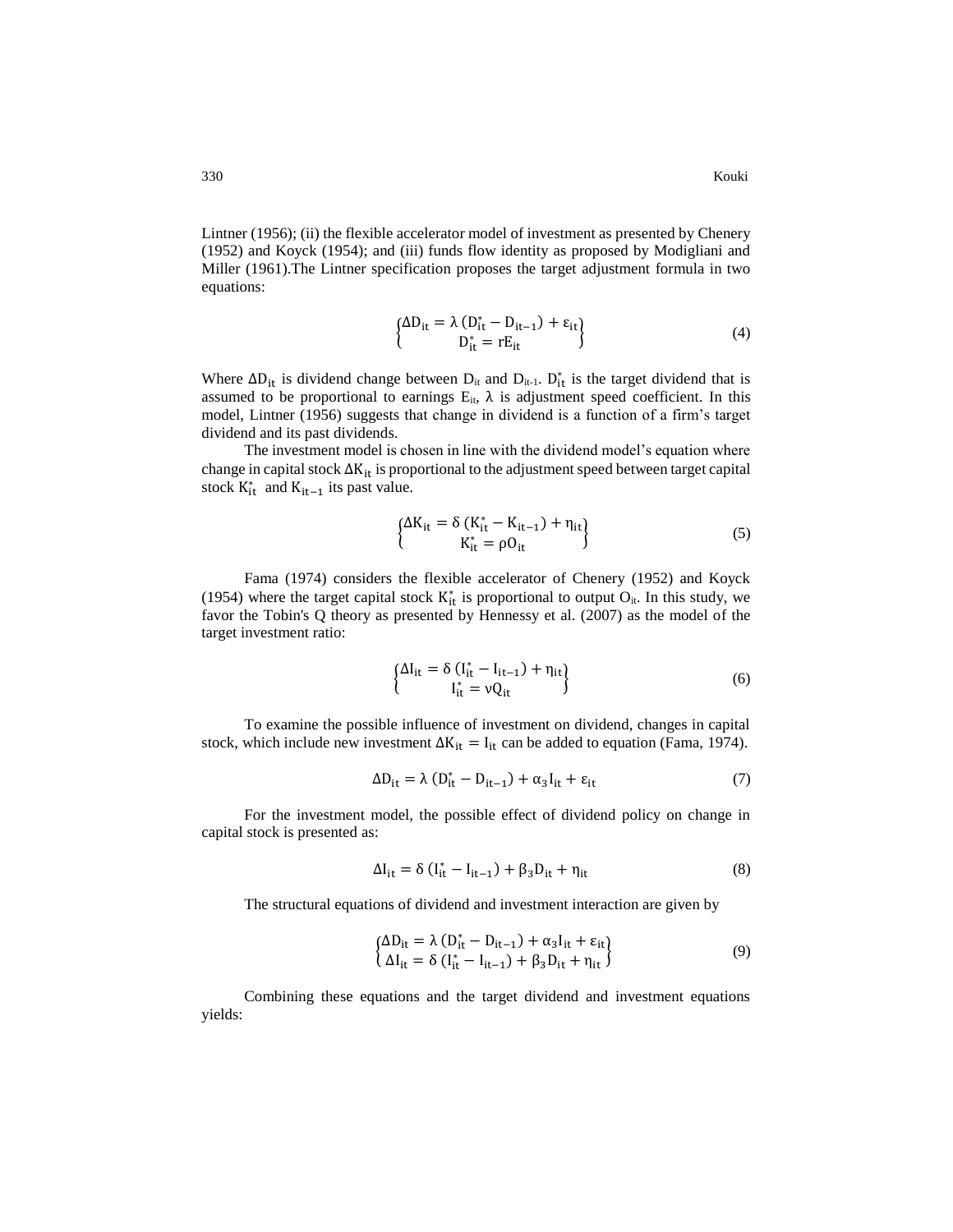$$
\begin{cases}\nD_{it} = \alpha_1 D_{it-1} + \alpha_2 E_{it} + \alpha_3 I_{it} + \varepsilon_{it} \\
I_{it} = \beta_1 I_{it-1} + \beta_2 Q_{it} + \beta_3 D_{it} + \eta_{it}\n\end{cases}
$$
\n(10)

The funds flow identity, as proposed by Modigliani and Miller (1958) where sources of funds must equal uses of funds is used to predict the relationship between investment  $I_t$  and dividend decisions  $D_t$  may be expressed as:

$$
I_t + D_t = E_t + \Delta B_t + \Delta S_t \tag{11}
$$

where  $E_t$  is earnings in period t,  $\Delta B_t$  and  $\Delta S_t$  are respectively debt and external equity financing in period t. Since investment and dividend are considered as competing uses of funds, we consider a negative relationship between these decisions as we hypothesized. In this context, Partington (1985) proposes three possible major scenarios of the causal relationship between investment and dividend: (i) a residual dividend Policy where its level depends on investment and financing decisions; (ii) an independent dividend policy where its level is determined by exogenous factors other than investment and financing constraints; and (iii) a simultaneous dividend policy where its level is neither residual nor totally independent.

# **IV. THE EMPIRICAL RESULTS**

#### **A. Descriptive Statistics**

Table 2a indicates that more than 50% of earnings per share EPS (with a mean of 1.482) is paid out as dividend per share DPS (with a Mean of 0.854). It is found also that EPS is more volatile (with a Standard Deviation STD of 8.317) than Dividend and Investment with STD of 1.512 and 0.449 respectively indicating that corporate financial decisions are more stable than the firm's current activity indicator.

| Table 2a                |     |            |             |               |               |  |  |
|-------------------------|-----|------------|-------------|---------------|---------------|--|--|
| Descriptives statistics |     |            |             |               |               |  |  |
|                         | N   | Mean       | Std. Dev.   | Min           | Max           |  |  |
|                         | 310 | $-0.032$   | 0.449       | $-5.739$      | 1.451         |  |  |
| D                       | 310 | 0.854      | 1.512       | 0             | 9.692         |  |  |
| E                       | 310 | 1.482      | 8.317       | $-117.625$    | 30.753        |  |  |
| $Q^{tobin}$             | 310 | 1.360      | 1.703       | 0.001         | 17.181        |  |  |
| <b>MAJ</b>              | 310 | 0.606      | 0.159       | 0.29          | 0.908         |  |  |
| <b>INST</b>             | 310 | 0.351      | 0.255       | 0             | 0.938         |  |  |
| O <sub>TT</sub>         | 310 | 16.097     | 83.569      | $-16.436$     | 773.270       |  |  |
| <b>CFPS</b>             | 310 | 0.104      | 0.158       | $-1.078$      | 0.986         |  |  |
| <b>RPS</b>              | 310 | 0.628      | 8.042       | $-118.025$    | 30.322        |  |  |
| Size                    | 310 | 8.330      | 0.969       | 6.069         | 9.977         |  |  |
| FCF                     | 310 | $1.77e+07$ | $3.95 e+07$ | $-2.02 e+0.8$ | $2.13 e + 08$ |  |  |

Notes: this table reports summary statistics on firm characteristics; all data are from WORLDSCOPE DATABASE. I: Investment ratio, D: dividend per share, E: is earnings per share, Q<sup>Tobin</sup> is Tobin's Q, MAJ is the Capital concentration, INST is ownership of institutional investors;  $Q^{LL}$  is the corrected Q as proposed by Lang and Litzenberger (1989), CFPS is cash flow per share, RPS is retentions per share, Size is the firm size, FCF is free cash flow as measured by Jensen (1986). N is firm-year observations.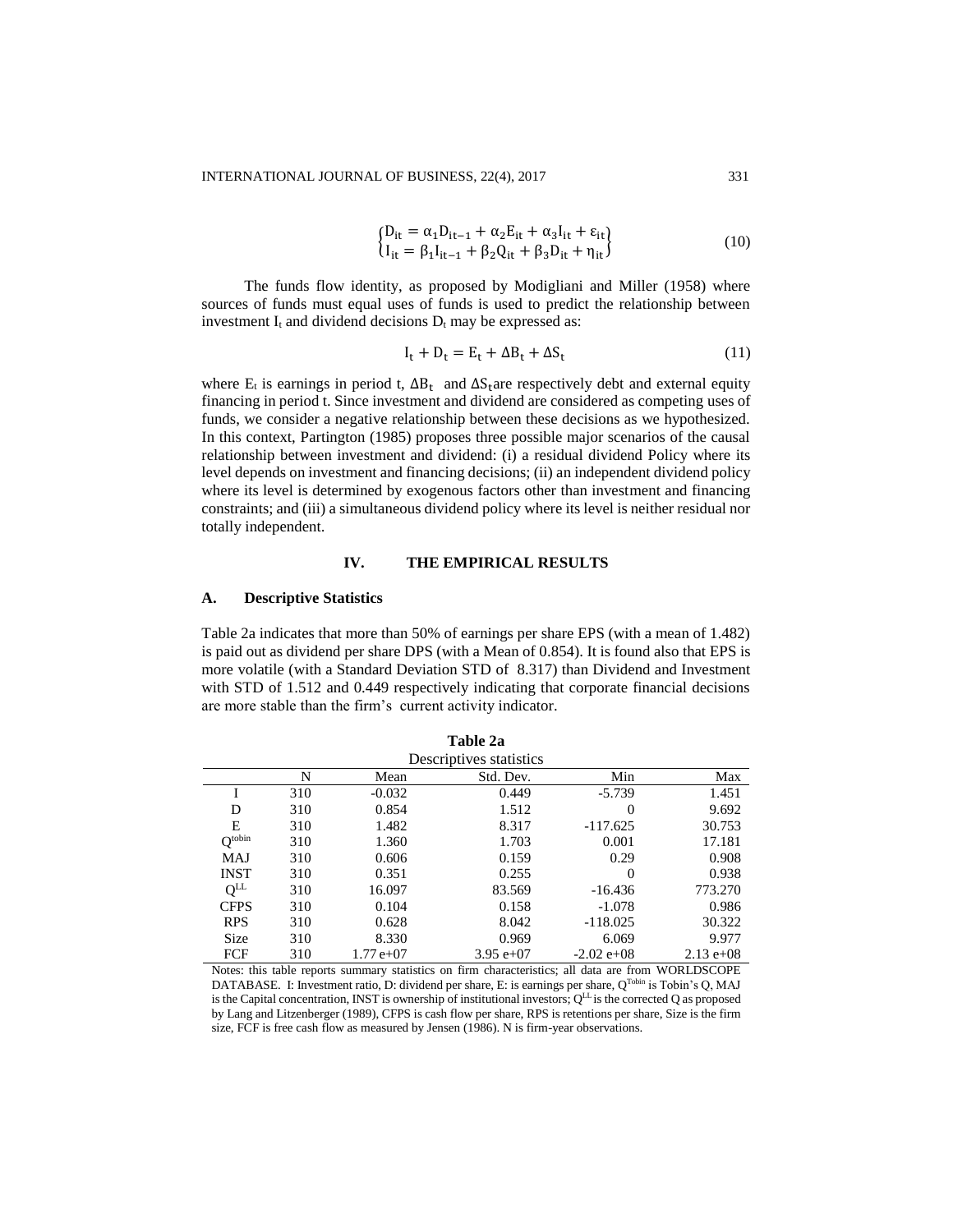The Table 2a shows that the firm's ownership structure is more concentrated with a mean of 60% and a minimum of 29% and a maximum of 90%. This table, shows also that ownership structure is affected by institutional investors, about 35% of voting rights is owned by institutional investors.

#### **B. Stationarity and Unit-Root Test**

To test the unit root of the dependent variables, we consider a number of stationarity tests in panel datasets. Both Levin-Lin-Chu (2002) (LLC) and Harris-Tzavalis (1999) tests have as null hypothesis that all panels contain unit roots while Hadri (2000) assumes H0 that all panels are stationary. We have a balanced panel dataset on investment and dividend for 31 Tunisian firms over 10 years. According to our unit root tests for series in level and trend as shown in Table 2b, both LLC and Harris-Tzavalis tests strongly reject the null hypothesis that contain unit roots in favor of the alternative that panels are stationary while the Hadri LM test shows the opposite result and reject the null hypothesis that all panel series are stationary and indicate that at least one of them contains a unit root.

|                                                                    |               | Table 2b |             |          |  |  |
|--------------------------------------------------------------------|---------------|----------|-------------|----------|--|--|
| Panel unit root tests results in level for the dependent variables |               |          |             |          |  |  |
|                                                                    | Investment(I) |          | Dividend(D) |          |  |  |
|                                                                    | Intercept     | Trend    | Intercept   | Trend    |  |  |
| Levin-Lin-Chu                                                      | 173.35        | 132.38   | $-23.56$    | $-29.36$ |  |  |
| $test(\text{LLC})$                                                 | (1.00)        | (1.00)   | (0.00)      | (0.00)   |  |  |
| Harris-Tzavalis                                                    | $-0.02$       | $-0.04$  | 0.57        | 0.42     |  |  |
| test(HZ)                                                           | (0.00)        | (0.00)   | (0.00)      | (0.75)   |  |  |
| Hadri-LM                                                           | 4.43          | 4.21     | 7.31        | 9.35     |  |  |
| stationarity                                                       | (0.00)        | (0.00)   | (0.00)      | (0.00)   |  |  |

The values in brackets are the corresponding p values

## **C. The Empirical Tests of the Dividend-Investment Relationships**

The system of simultaneous equations is estimated using pooled cross-sectional time series data from each of the 31 firms over the period 2005-2014 and applying the twostage least squares techniques (TSLS). The TSLS is a generalized least squares procedure to estimate simultaneous equations when each model of the structural model contains endogenous variables as well as predetermined variables on the right-hand side. The twostage-least-squares estimation uses the information available from the specification of an equation system to obtain a unique estimate for each structural parameter. Intuitively, the first stage of TSLS finds the portions of the endogenous and exogenous variables that can be attributed to the instruments. This stage involves estimating an OLS regression of each variable in the model on the set of instruments. The second stage is a regression of the original equation, with all of the variables replaced by the fitted values from the first regression. The coefficients of this regression are the TSLS. The estimated dividend and investment regressions take the general form: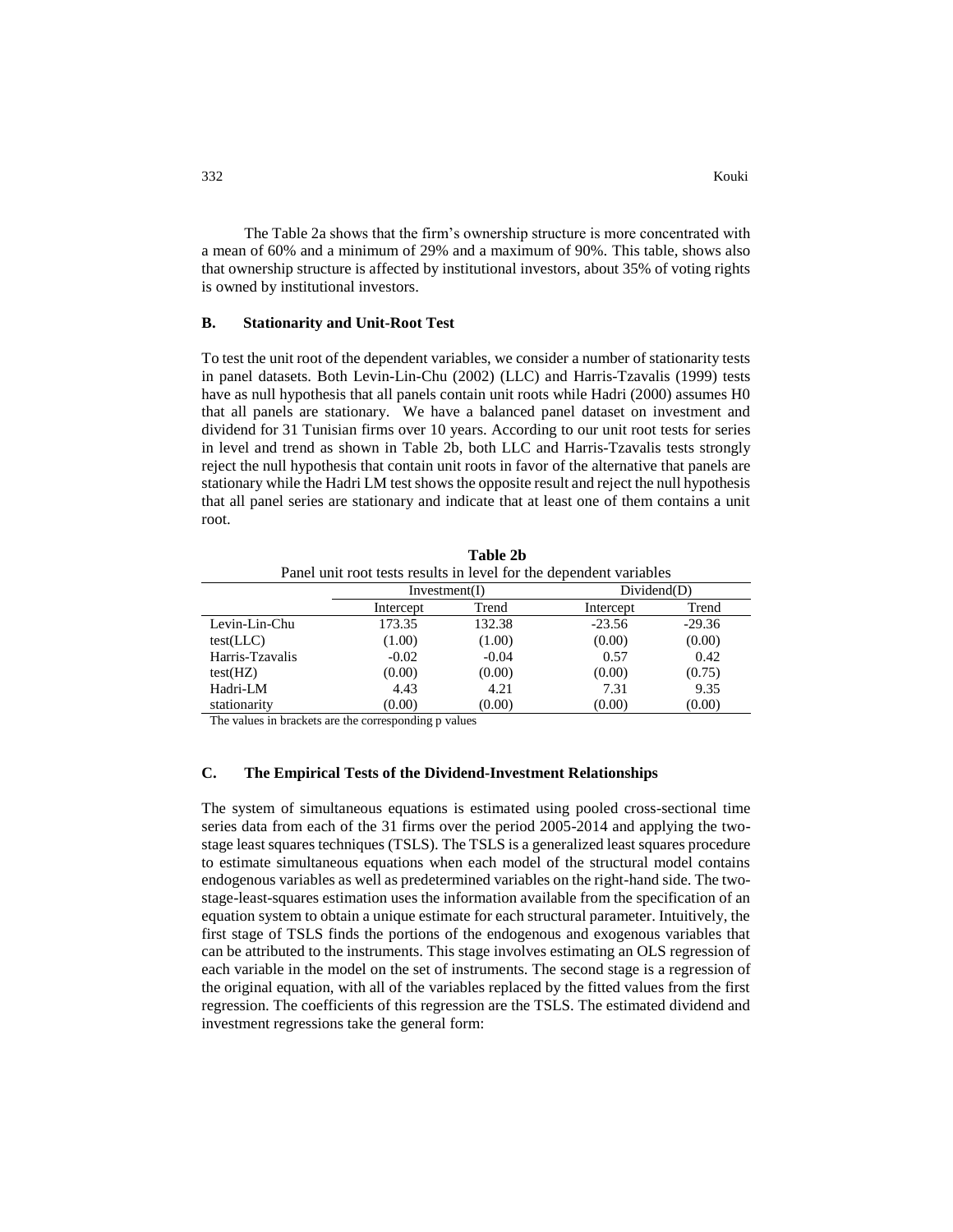$$
\begin{cases}\nD_{it} = \alpha_0 + \alpha_1 D_{it-1} + \alpha_2 E_{it} + \alpha_3 I_{it} + \alpha_4 X_{it} + \varepsilon_{it} \\
I_{it} = \beta_0 + \beta_1 I_{it-1} + \beta_2 Q_{it} + \beta_3 D_{it} + \beta_4 X_{it} + \eta_{it}\n\end{cases}
$$
\n(12)

where the subscript refer to firm i and year t, and the variables are measured as D is dividend per share, E is earning per share, I is investment ratio (changes in fixed assets, plant and equipment / total assets). Below, we present the TSLS estimates obtained from regressing Dividend on a constant and investment, with the instrument list as a constant, earnings E,  $D(-1)$ ; Investment on a constant and Dividend, with the instruments list as a constant, Q, I(-1). The results of the tests are summarized in Table 3.

Our tests are conducted in five regressions, which are regrouped in two steps. The first group of regressions examines the interaction between investment and dividend without taking into account the variables related to asymmetric information and agency conflicts(Regression1 and Regression 2). In a second step, we introduce variables related to agency costs such as Ownership structure, free cash flow and over-investment risk. The results are summarized in Table 3 (Regressions, 3, 4, 5).

In the first regression (Regression1, Table 3), the structural equations are estimated without considering the lagged variable of each dependent decision. The test shows the absence of interaction between investment and dividend since the coefficients  $\alpha_3$  and  $\beta_3$  and measuring respectively sensitivity of dividend and investment to each other are not significant. This result is consistent with those of Modigliani and Miller (1958) and Fama (1974) that sustain the separability principle between these two decisions. Nevertheless, we notice that the negative relationship between investment and dividend is verified without significant coefficients. This finding supports the absence of possible interaction when firms do not adjust their financial decision to the target ratio.

|                    |            | Regression 1         |            | Regression 2       |                    | Regression 3       |                      | Regression 4       |                    | Regression 5        |
|--------------------|------------|----------------------|------------|--------------------|--------------------|--------------------|----------------------|--------------------|--------------------|---------------------|
|                    | <b>INV</b> | DIV                  | <b>INV</b> | DIV                | <b>INV</b>         | DIV                | <b>INV</b>           | DIV                | <b>INV</b>         | DIV                 |
| Intercept          | $-0.030$   | $0.776^{\rm a}$      | $-0.038$   |                    | $-0.44^{\circ}$    | $-0.070$           | $-0.87$ <sup>a</sup> |                    | $-1.21^a$          | $-0.86c$            |
| Ι                  |            | $-0.159$             |            | $-0.17^{\circ}$    |                    | $-0.16^{\circ}$    |                      | $-0.21b$           |                    | $-0.189b$           |
| D                  | $-0.192$   |                      | $-0.017$   |                    | $-0.014$           |                    | $-0.009$             |                    | $-0.004$           |                     |
| $I(-1)$            |            |                      | $-0.029$   |                    | $-0.049$           |                    | $-0.037$             |                    | $-0.046$           |                     |
| $D(-1)$            |            |                      |            | $0.850^{\rm a}$    |                    | $0.819^{\rm a}$    |                      | $0.796^{\rm a}$    |                    | $0.796^{\rm a}$     |
| <b>EPS</b>         |            | $0.048$ <sup>a</sup> |            | 0.012 <sup>b</sup> |                    | 0.012 <sup>b</sup> |                      | $0.016^{\rm a}$    |                    | $0.015^{\rm a}$     |
| $Q^{\text{tobin}}$ | 0.011      |                      | 0.013      |                    | 0.034 <sup>b</sup> |                    | 0.028                |                    | 0.026 <sup>c</sup> |                     |
| <b>SIZE</b>        |            |                      |            |                    | $0.048^{\circ}$    | 0.021              | $0.106^{\rm a}$      | 0.072              | $0.144^a$          | 0.078               |
| <b>CFPS</b>        |            |                      |            |                    | $-0.006$           |                    | 0.067                |                    | 0.047              |                     |
| MAJ                |            |                      |            |                    |                    |                    |                      | 0.496 <sup>c</sup> |                    | 0.504c              |
| <b>INST</b>        |            |                      |            |                    |                    |                    |                      | 0.169              |                    | 0.223               |
| <b>RSJ</b>         |            |                      |            |                    |                    |                    | 0.037                | 0.043              |                    |                     |
| RSLL               |            |                      |            |                    |                    |                    |                      |                    | 0.001 <sup>b</sup> | $-0.000$            |
| <b>DUAL</b>        |            |                      |            |                    |                    |                    | $-0.028$             |                    |                    |                     |
| FCF                |            |                      |            |                    |                    |                    | $-0.00^{\rm a}$      | $-0.00c$           | $-0.00^a$          | $-0.00$             |
| ADR <sup>2</sup>   | 0.001      | 0.07                 | 0.002      | 0.794              | 0.024              | 0.73               | 0.117                | 0.74               | 0.132              | 0.739               |
| F Test             | 0.75       | $12.51^a$            | 0.56       | $394.4^a$          | 8.82               | 850.8 <sup>a</sup> | 41.7 <sup>a</sup>    | 877.6 <sup>a</sup> | 47.37 <sup>a</sup> | 877.08 <sup>a</sup> |

**Table 3** Results of investment-dividend interaction

a, b and c indicate significance at the 1%, 5%, and 10% levels respectively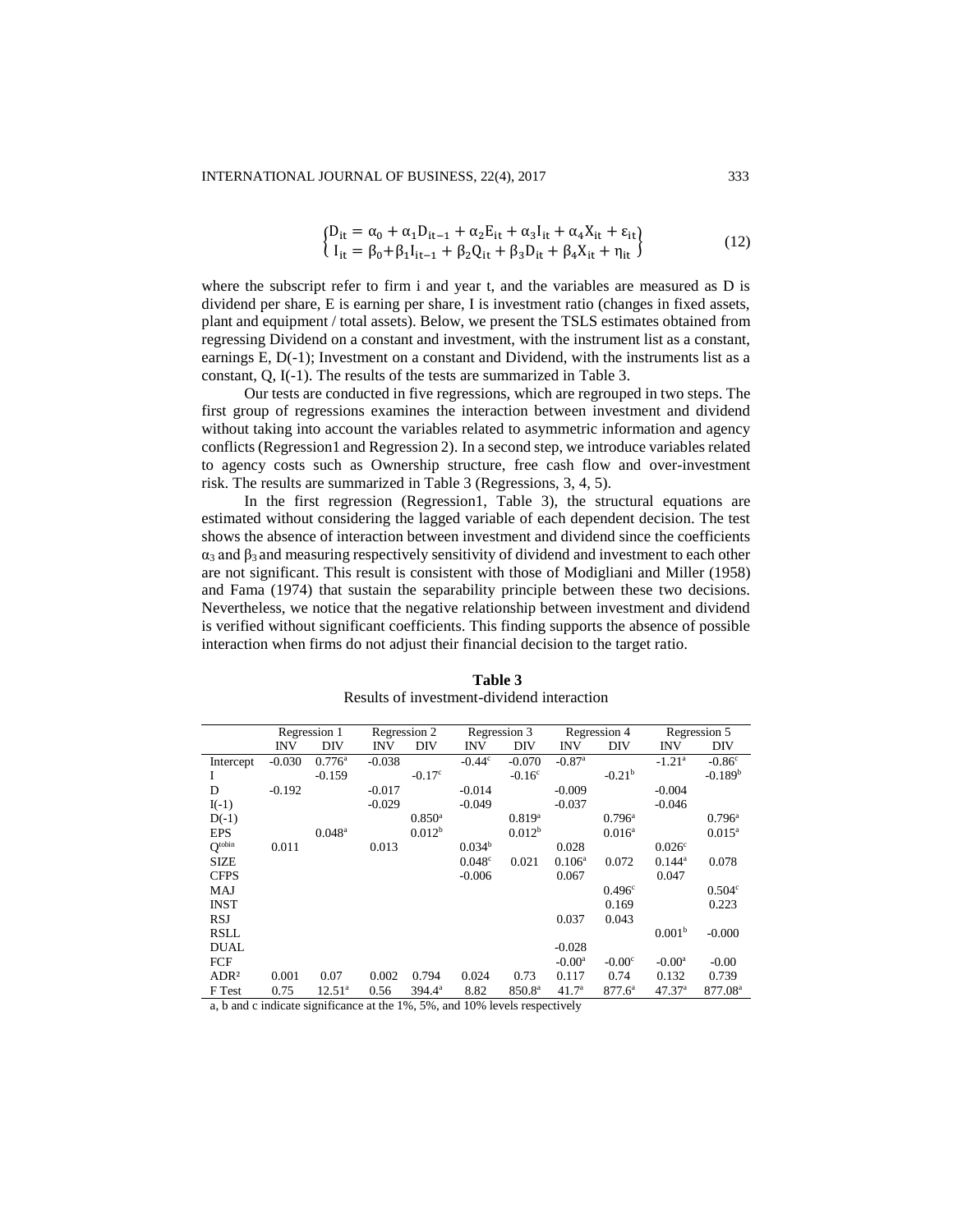In the second regression (Regression 2, Table 3), the structural equation of investment and dividend is estimated while considering the partial adjustment process of each decision. For the investment equation, the results are not satisfactory. All coefficients are insignificant (the t statistic of the corresponding coefficients is below the critical value). The coefficients of determination are very low. These results suggest that the model was seriously misspecified. When dividend per share DPS was added as an independent variable in the modified Fama model, its coefficient was insignificant and failed to yield the relationship, as described by the equation. Unlike the investment model, the dividend model shows more consistency. The adjusted  $\mathbb{R}^2$  is 79.4 %. All the coefficients of the independent variables (the model estimated without a constant) are significantly different from zero (the t statistic is over the critical value). With the inclusion of investment ratio as an independent variable in the Dividend model, its coefficient was significant at the 10 % level. Investment decision has a negative impact on dividend decision but the opposite effect for dividend on investment is not verified. This result partially confirms the causal relationship between these decisions where the interaction is non-symmetric from one side. In this case, dividend is presented as dependent of investment decision, confirming the residual hypothesis assuming that payout ratio level depends on the selected value of the investment variable.

In Regression 3, we have considered an advanced investment and dividend interaction that takes into account the firm's financial constraints such as size, return on assets and cash flow. Overall, the explanatory power of the regression has well improved compared to the equations of simple partial adjustments. All of the introduced variables are not significant except the variable size in both investment and dividend equations. For the interaction between dividend and investment, there is also a non-symmetrical relationship between these two decisions. Dividend has no impact on investment while the latter explains negatively and significantly (threshold 1%) the first decision. In this framework, the partial adjustment models in the presence of constraints of cash flow and size on investment support the possibility of a negative relationship between investment and dividend decisions.

In Regression 4: adding variables related to agency conflicts has improved the explanatory power of dividend and investment models (adjusted R² is respectively 74% and 11.7%). Unlike the variable participation of institutional investors, the concentration of capital variable is significant and influences positively firms' dividend behavior. This result is consistent with the view that assumes the presence of blockholders is beneficial for firms and constitutes a control device used to monitor managers and encourage them to distribute more dividends to shareholders.

The Variable measuring Free Cash Flow (FCF) has a negative effect on both dividend and investment decisions. For the dividend structural equation, the negative effect of FCF does not support Jensen's hypotheses (Jensen 1986) that firms with higher levels of free cash flow will have higher agency costs and need higher dividend per share to reduce those agency costs. According to Jensen (1986), for a firm that has excess cash enough to finance real activity, it is better for managers to distribute this money as dividends. Otherwise, Jensen (1986) assumes that the existence of FCF may lead management to undertake suboptimal projects that destroy shareholders wealth. Furthermore, the negative coefficient of FCF in the Investment structural equation does not support the Investment efficiency hypothesis (Jensen, 1986; Stulz, 1990; Shleifer and Vishny, 1997). For the interaction between investment and dividend decisions, taking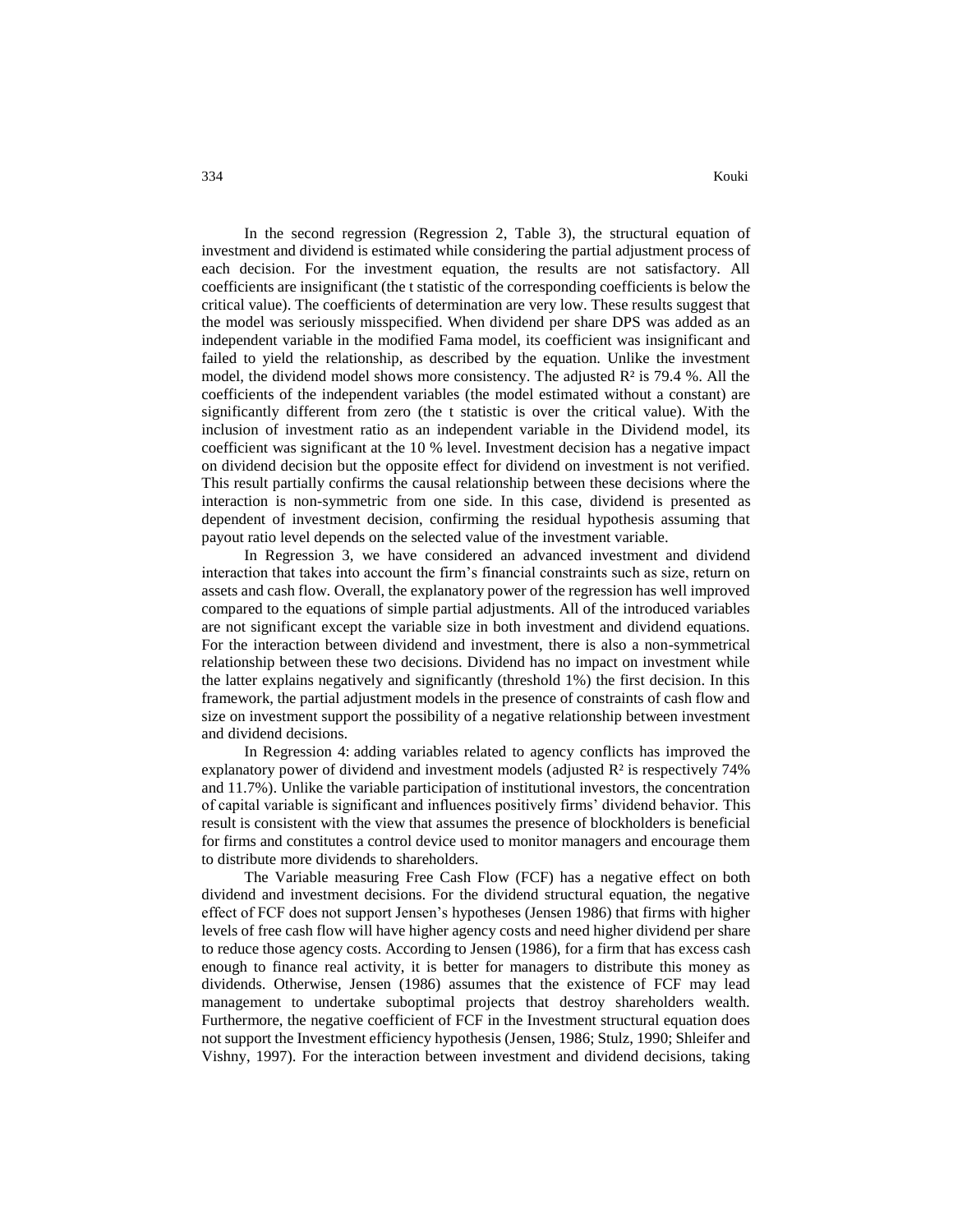into account variables of agency conflicts has improved the coefficient measuring causality between these decisions when compared to the performance observed in Regression 3. However, the overinvestment risk in accordance with Jensen's (1986) proposal is found to be insignificant since the RSJ variable is not significant in the investment and dividend equations, while the explanatory power of the equation system 4 has improved compared to equation system 3.

In Regression 5, we have measured management overinvestment activity like Lang and Litzenberger (1989) who define overinvestment risk as the modified Tobin's Q that takes into account capital cost, return on assets and the planning horizon for the future growth of the company. The empirical test shows the significance of this variable in explaining investment and dividend causality. Indeed the dividend equation, even though it has slightly decreased its explanatory power, remains strongly explained by lagged dividend, profit and investment variables. Most of the independent variables of the investment equation are significant. Unlike the results of Regression 4, Regression 5 confirms the existence of a positive relationship between investment and overinvestment risk.

Besides the importance of agency conflicts proxies as measured by FCF and MAJ in explaining the non-symmetric interaction between investment and dividend, it is interesting to consider that these variables play a significant role in determining the decreased agency control mechanism of dividends (Fama and French, 2001). Indeed, a high level of FCF intensifies agency conflicts between managers and shareholders, which reduces growth opportunities or dividends distribution. On the other hand, a high level of ownership concentration (MAJ) reduces agency conflicts between managers and shareholders by favoring more earnings distribution and substituting the disciplinary role of dividends.

#### **D. Sensitivity Tests**

As a second step in our estimations, we conducted an empirical analysis of the interaction between investment and dividends by sector of activity (see Table 4). The results obtained are different across the two tested sectors. For the industrial sector, the hypothesis of a negative interaction between investment and dividends seems to be verified by our data. Causality is observed from one side where investment causes dividend while the opposite is not verified. The variable over-investment risk RSLL as measured according to Lang and Litzenberger (1989) is significant and influences positively investment decisions. This result is more relevant for a large-sized company keeping a low free cash flow level.

For the financial sector, the results (Table 4) yield a coefficient different from that obtained for the industrial sector. The interaction between investment and dividend decisions seems also to be verified in one direction but with a positive effect. Investment causes positively dividend decision while the latter does not influence the former. Overinvestment risk explains negatively investment decision. In this case, banks are less affected by equity agency cost where management entrenchment is of little relevance in more controlled companies.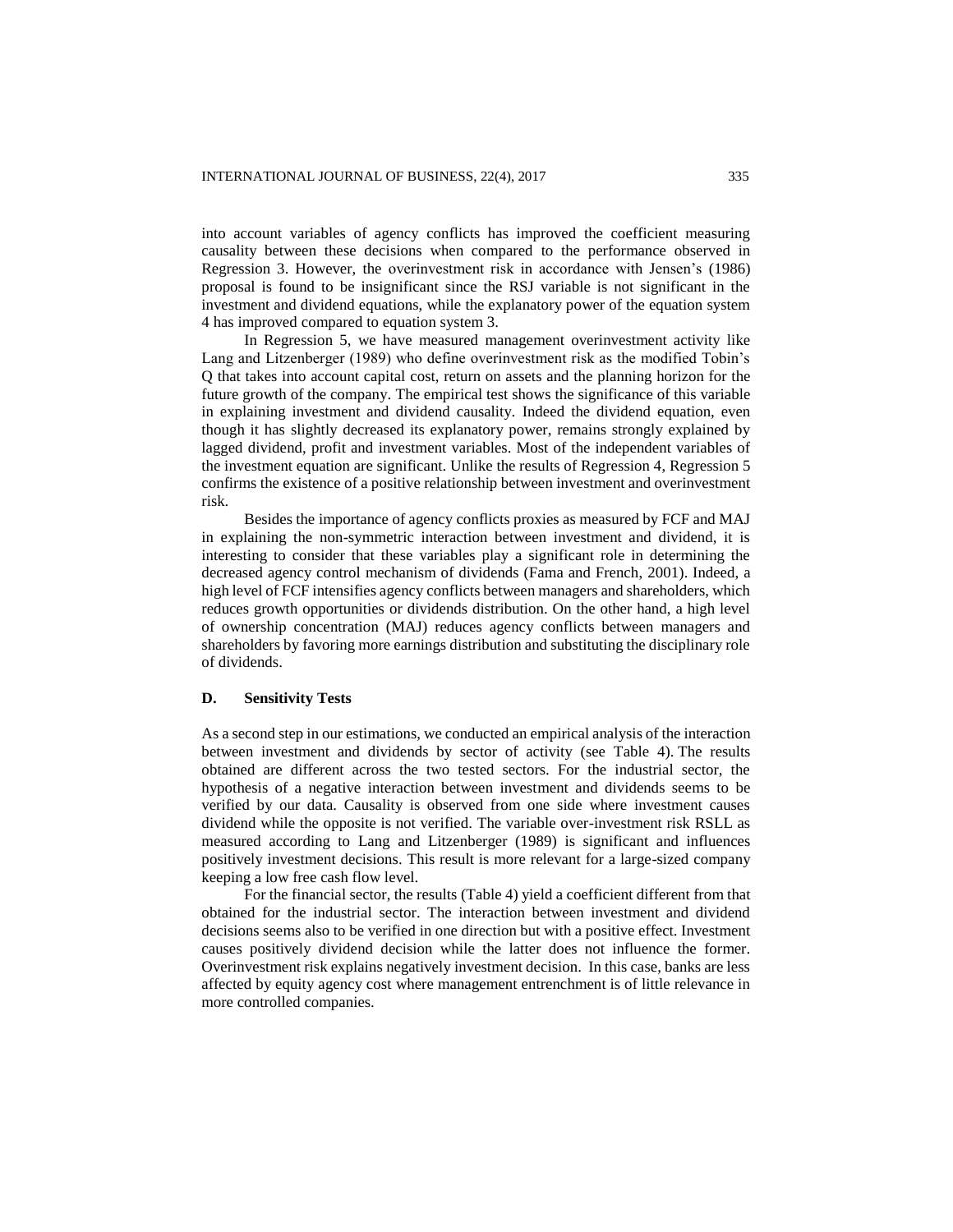|             | Results of investment-dividend interaction by sector |                             |                            |                      |  |  |
|-------------|------------------------------------------------------|-----------------------------|----------------------------|----------------------|--|--|
|             |                                                      |                             |                            |                      |  |  |
|             |                                                      | Industrial sector $(N=209)$ | Financial sector $(N=100)$ |                      |  |  |
|             | Investment                                           | Dividend                    | Investment                 | Dividend             |  |  |
| Intercept   | $-4.007a$                                            | $-2.72^{\circ}$             | $-0.002$                   | 1.702                |  |  |
| Ι           |                                                      | $-0.229c$                   |                            | $11.575^{\rm b}$     |  |  |
| D           | 0.004                                                |                             | $-0.00004$                 |                      |  |  |
| $I(-1)$     | $-0.076c$                                            |                             | $-0.0048$                  |                      |  |  |
| $D(-1)$     |                                                      | $0.640$ <sup>a</sup>        |                            | $0.771$ <sup>a</sup> |  |  |
| <b>EPS</b>  |                                                      | $0.142^a$                   |                            | $-0.0009$            |  |  |
| $O^{tobin}$ | $0.035^{\rm a}$                                      |                             | $0.111^{a}$                |                      |  |  |
| <b>SIZE</b> | 0.521 <sup>a</sup>                                   | 0.326c                      | 0.0002                     | $-0.161$             |  |  |
| MAJ         |                                                      | 0.345                       |                            | 0.3078               |  |  |
| <b>INST</b> |                                                      | 0.356                       |                            | $-0.615^{\rm b}$     |  |  |
| RSLL        | $0.0016^a$                                           | 0.0002                      | $-0.104$ <sup>a</sup>      | $-0.2862$            |  |  |
| FCF         | $-2E-08a$                                            | $-6E-09$                    | $-4E-12$                   | 1.35E-09             |  |  |
| $R^2$       | 0.6169                                               | 0.7875                      | 0.987                      | 0.69                 |  |  |
| F Test      | 336.9 <sup>a</sup>                                   | 775.1 <sup>a</sup>          | $6110^a$                   | $224.5^{\rm a}$      |  |  |

**Table 4**

a, b and c indicate significance at the 1%, 5%, and 10% levels respectively.

As explained above, for the sample selection, industrial and financial sectors are the main sectors that are listed on the Tunisian stock exchange. Unlike the industrial sector, the positive interaction between investment and dividend obtained in the financial sector is explained by absence of conflicts about financial resources between these two opposite financial decisions and financial institutions and less constrained in explaining the investment-cash flows sensitivity (Fazzari, Hubbard and Peterson 1988 ).

#### **V. CONCLUSION**

In theory, when financial markets are frictionless, Modigliani and Miller (1958, 1961) have shown that the firm's financial decisions are independent from its real decisions. Fama and Miller (1972) term this finding the separation principle. Although, capital markets are not perfect, the validity of the separation principle as an empirical behavior is not confirmed. The earlier empirical tests on the issue show mixed findings. Dhyremes and Kurz (1967), and Partington (1985) report results not consistent with this view. Fama (1974), Smirlock and Marshall (1983), and Pruit and Gitman (1991) conclude to a no relationship between investment and dividend decisions.

In this paper, we examined the dynamic interaction between investment and dividend decisions with a particular focus on how agency conflicts explain these relationships. We conducted a study using panel data on Tunisian firms over the period 2005 to 2014. Our empirical estimation is based on the two-stage least squares (2SLS) and the three-stage least squares (3SLS) tests consistent with Chang et al (1985). In contrast to Fama (1974), we found support for the hypothesis that investment and dividend correlate negatively. However, this is a one-sided causality where investment causes dividend while the latter does not cause the former. In addition, the results indicated that overinvestment risk is an important factor that influences the negative relationship between these decisions in the Tunisian context. Our result indicates also that for the subsample, a negative causality between investment and dividends is confirmed in the industrial sector, while the financial sector shows the opposite causality direction.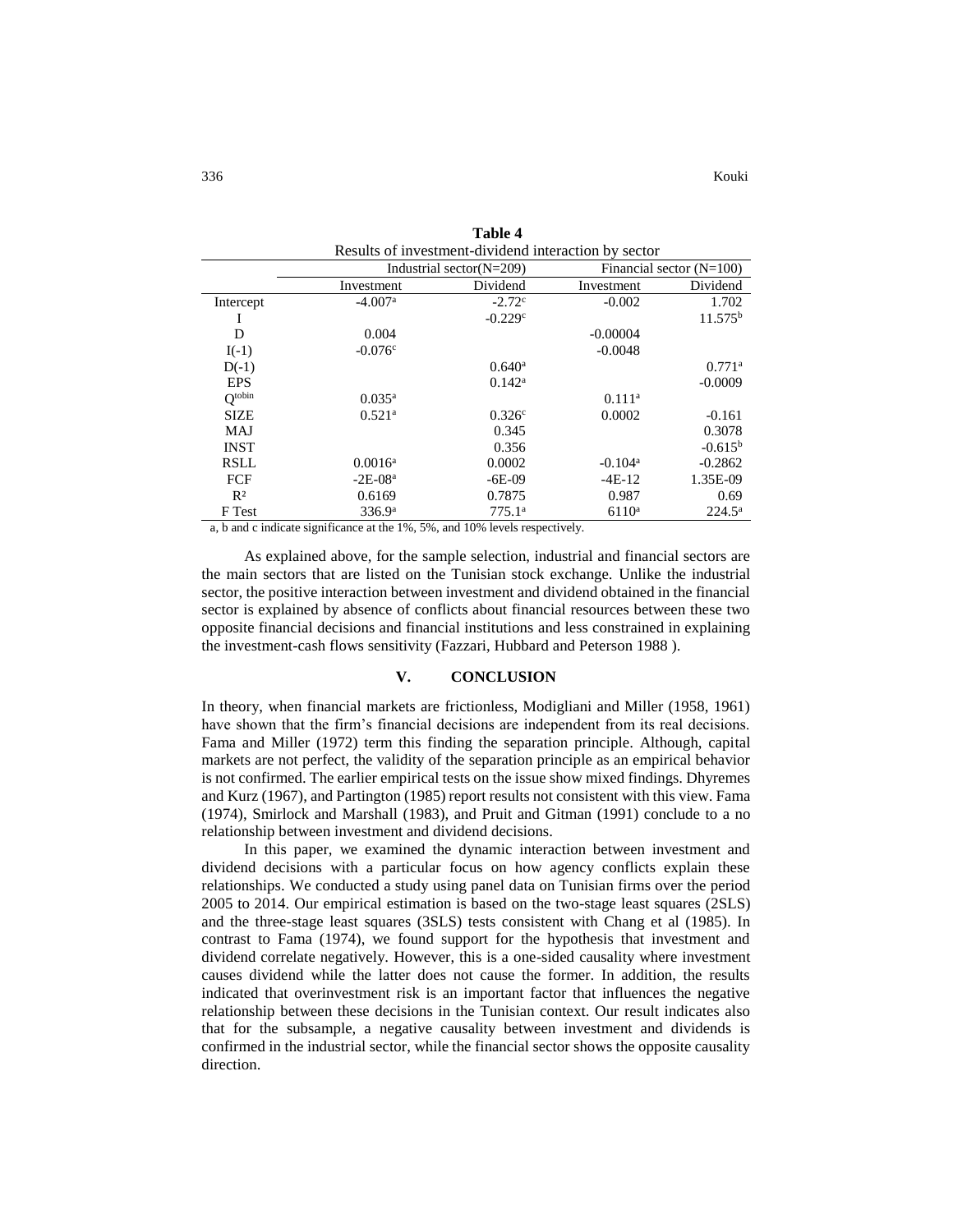#### **ENDNOTES**

- 1. For further discussion of Tobin's Q, see Lindeberg and Ross (1981), Hayashi (1982), and Lang and Litzenberger (1989).
- 2. As Noted by Lintner (1956), Fama and French (2001), the magnitude of net earnings is always considered as a primary determinant of corporate dividend decision.

# **REFERENCES**

- Adedeji A., 1998, "Does the Pecking Order Hypothesis Explain the Dividend Payout Ratios of Firms in the U.K," *Journal of Business Finance and Accounting*, 25, 1127- 1155.
- Allen, D.E., 1993, "The Pecking Order Hypothesis: Australian Evidence," *Applied Financial Economics,* 3, 101-12.
- Allen, F. and R. Michealy, 2001 "Payout Policy", *Working Paper, the Wharton School.*
- Ang, J.S., and M. Jung, 1993. "An Alternative Test of Myers' Pecking Order Theory of Capital Structure: The Case of South Korean Firms", *Pacific-Basin Finance Journal*, 31-46.
- Baskin, J., 1989, "Dividend Policy and the Volatility of Common Stock," *Journal of Portfolio Management*, 15, 19-25.
- Bhattacharya, S., 1979, "Imperfect Information, Dividend policy, and The Bird in The Hand Fallacy," *Bell Journal of Economics*, 10(1), 259-270.
- Black, F., 1976, "The Dividend Puzzle," *Journal of Portfolio Management*, 2, 5-8.
- Black, F, and M. Scholes, 1974, "The Effect of Dividend Yield and Dividend Policy on Common Stock Prices and Returns," *Journal of Financial Economics*, 1, 1-22.
- Brittain, J. 1964, "The Tax Structure and Corporate Dividend Policy". *American Economic Review,* 54, 272-287.
- Chenery, H.B., 1952, "Overcapacity and the Acceleration", *Econometrica,* 20(1), 1-28.
- Crutchley, C., and R. Hansen, 1989. "A Test of the Agency Theory of Managerial Ownership, Corporate Leverage and Corporate Dividends", *Financial Management*, 18, 36-76.
- Darling, P.G., 1957, "The Influence of Expectation and Liquidity on Dividend Policy" *Journal of Political Economy*, 3, 209-224.
- Defusco, R.A., L.M. Dunham, and J. Geppert, 2014, "An Empirical Analysis of the Dynamic Relation among Investment, Earnings and Dividends". *Managerial Finance,* 40(2), 118-136.
- Donaldson, G., 1961, "Corporate Debt Capacity: A Study of Corporate Debt Policy and the Determination of Corporate Debt Capacity". *Boston: Division of Research, Harvard School of Business Administration*.
- Dhrymes, P., and M. Kurz, 1967, "Investment, Dividend and External Finance Behavior of the Firms" in *Determinants of Investment Behavior Network* ed. by Robert Ferber*,*  Columbia University Press for NBER*,* 1967.
- Dhrymes, P. and M. Kurz, 1964, "On the Dividend Policy of Electric Utilities" *Review of Economics and Statistic*, 46(1), 76-81.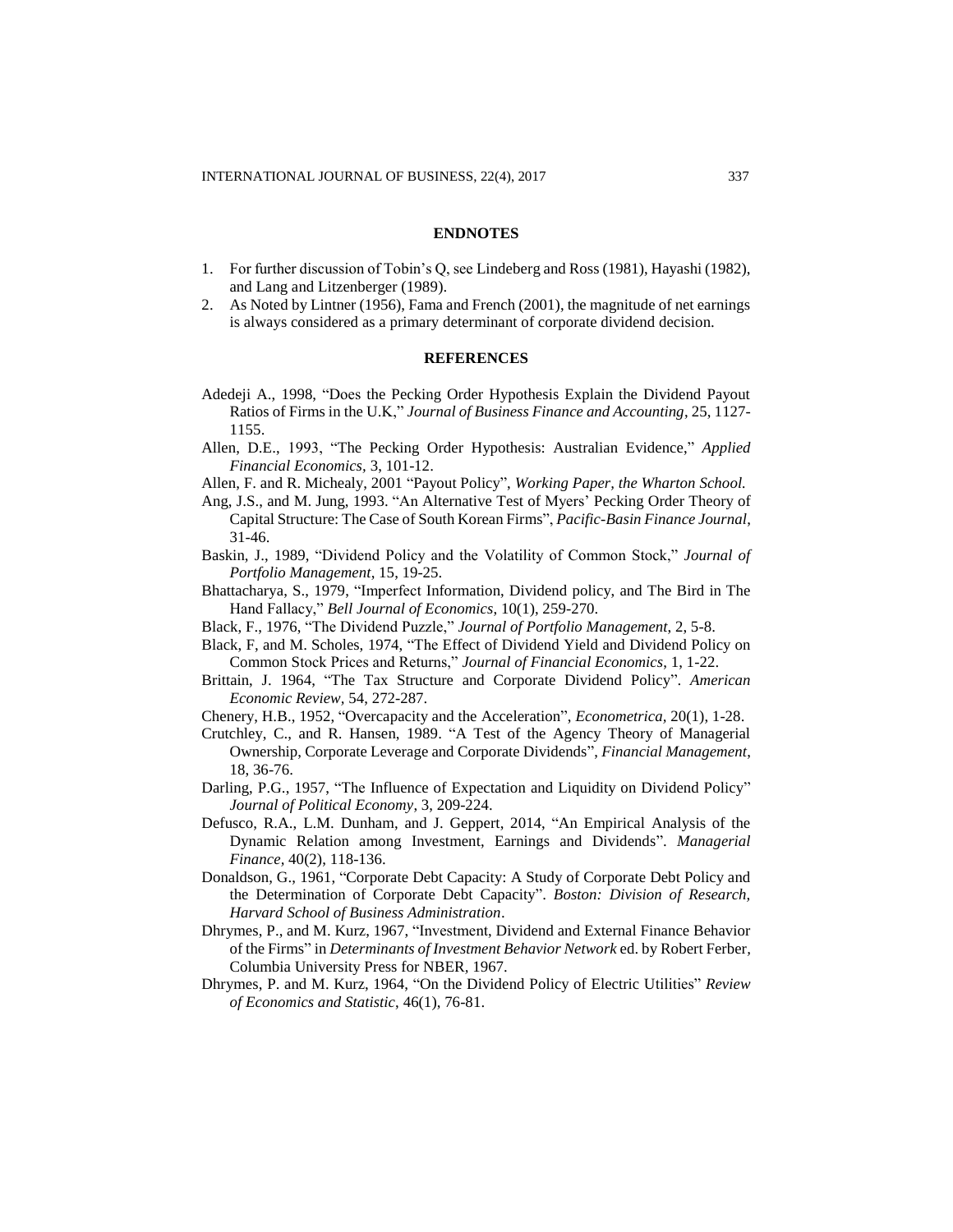- Fama E.F., 1974 "The Empirical Relationships between the Dividend and Investment Decisions of Firms" *American Economic Review*, 63, 304-318.
- Fama, E.F., and K.R. French, 2001, "Disappearing Dividends: Changing Firm Characteristics or Lower Propensity to Pay". *Journal of Financial Economics*, 60, 3 -43.
- Fama, E.F., and M.H. Miller, 1972, *The Theory of Finance*. New York: Holt, Rinehart & Winston.
- Fazzari, S.M., R.G. Hubbard, and B.C. Petersen, 1988, "Financing Constraints and Corporate Investment", *Brookings Paper on Economic Activity*, 1, 141-195
- Fisher, G.R, 1961: "Some Factors Influencing Share Prices," *Economic Journal,* 281, 121-141.
- Galai, D. and R.W. Masulis, 1976, "The Option Pricing Model and the Risk Factor of Stock" *Journal of Financial Economics*, 3, 53-82.
- Hadri, K. 2000. "Testing For Stationarity in Heterogeneous Panel Data". *Econometrics Journal,* 3, 148–161.
- Harris, R.D.F., and E. Tzavalis, 1999, "Inference for Unit Roots in Dynamic Panels Where The Time Dimension Is Fixed". *Journal of Econometrics*, 90, 1–44.
- Hayashi, F, 1982 "Tobin's Marginal and Average q: A Neoclassical Interpretation," *Econometrica*, 50(1), January, 213-224.
- Hennessy, C.A., and T.M. Whited 2007, "How Costly Is External Financing? Evidence from a Structural Estimation." *The Journal of Finance*, 62(4), 1705-1745.
- Higgins, R., 1972, "The Corporate Dividend Saving Decisions," *Journal of Quantitative Analysis*, March, 1531-1538.
- Hussain, I. and I. Ahmad, 2015, "Dynamic Relationship between Investment, Earnings and Dividends: Evidence from Engineering Sector of Pakistan". *Pakistan Business Review*, 16(4), 917-945.
- Jensen, M., 2002. "Securing Venture Capital: Today's Realities". *Financial Executive*, 18(6), 43-46.
- Jensen, M., 1986, "Agency Costs of Free Cash Flow, Corporate Finance and Takeovers" *American Economics Review*, 76, 323-329.
- Jensen, M.C., and J.B Long, 1972, "Corporate Investment under Uncertainty and Pareto Optimality in the Capital Markets", *Bell Journal of Economics*, 3(1), 151-174,
- Jensen, M.C., and W. Meckling, 1976, "Theory of the Firm: Managerial Behavior, Agency Costs and Ownership Structure" *Journal of Financial Economics*, 3, 305- 360.
- Jensen, M.C., and C.W. Smith, 1985. "Stockholder, Manager, and Creditor Interests". In Altman, E., Subrahmanyam, M. (Eds.), *Applications of Agency Theory: Recent Advances in Corporate Finance*. Irwin Press, Homewood, IL, 93–131
- Jensen, G.R., D.P. Solberg, and T.S. Zorn, 1992, "Simultaneous Determination of Insider Ownership, Debt, and Dividend Policies", *Journal of Financial and Quantitative Analysis*, 27(2), 247-263
- John, K., and J. Williams, 1985 "Dividends, Dilution and Taxes: A Signalling Equilibrium" *Journal of Finance*, 40, 1053-1070.
- Kalay, A., 1982: "Stockholder-Bondholder conflict and dividend constraint," *Journal of Financial Economics*, 14, 423-449.
- Koyck, L.M., 1954, *Distributed Lags and Investment Analysis*. Amsterdam: NorthHolland.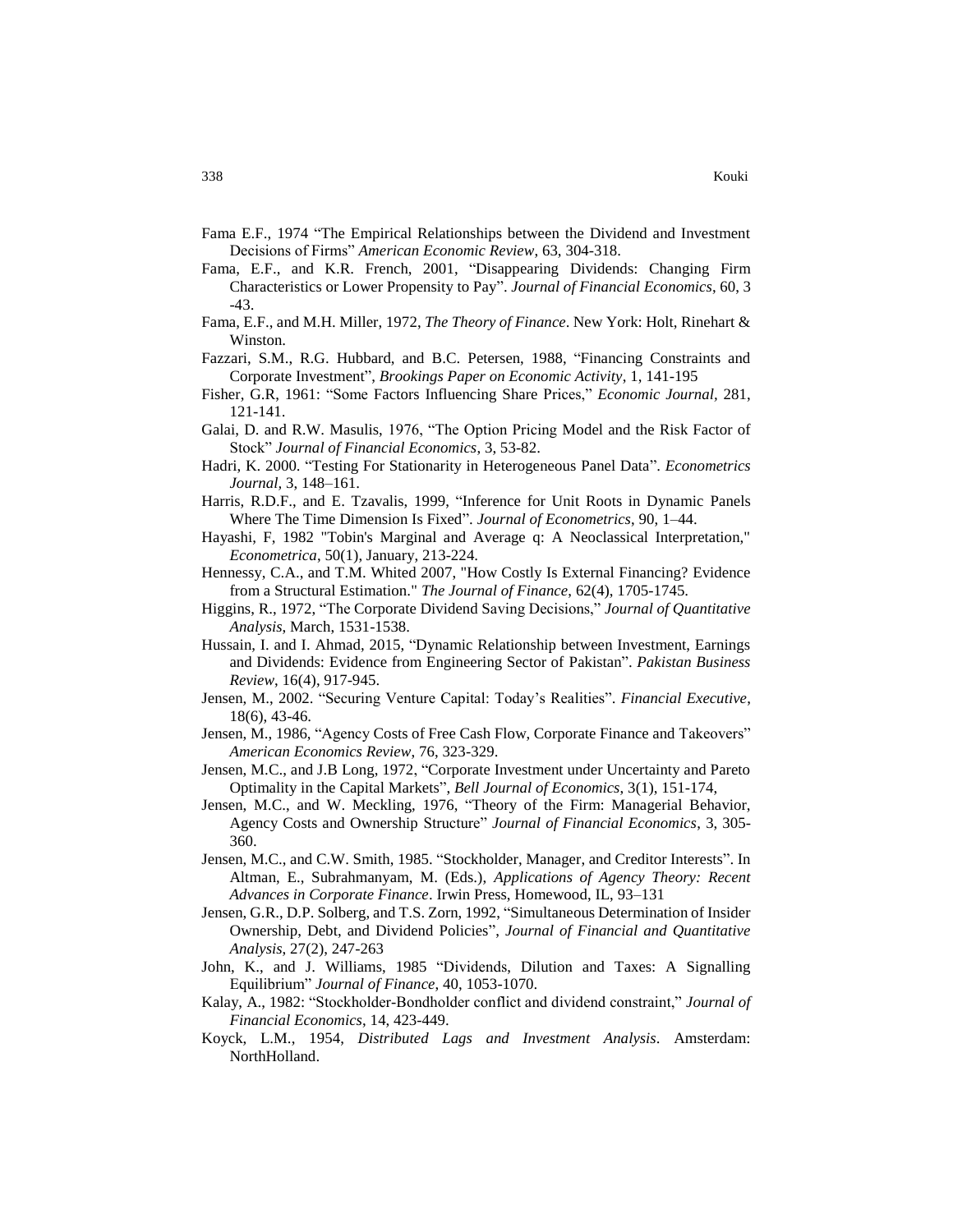- Kuh, E., 1963, *Capital Stock Growth: A Micro Econometric Approach*. Amsterdam North Holland.
- Lang, L. and R. Litzenberger, 1989, "Dividend Announcements: Cash Flow Signalling Vs Free Cash Flow Hypothesis" *Journal of Financial Economics*, 24, 181-192.
- Levin, A., Lin, C.F., and C.S.J Chu, 2002. "Unit Root Tests in Panel Data: Asymptotic and Finite Sample Properties". *Journal of Econometrics*, 108, 1-22.
- Lindeberg, E.B. and S.A Ross, 1981," Tobin's q Ration and industrial organization ", *Journal of Business*, 54(1), 1-32
- Lintner, J., 1956 "Distribution of Incomes of Corporations among Dividend, Retained Earnings, and Taxes" *American Economics Review*, 46, 97-113.
- Lintner, J., 1962, "Dividends, Earnings, Leverage, stock Prices and The Supply of Capital to Corporations", *The Review of Economics and Statistics*, August, 3, 243-269.
- Lintner, J., 1964: "Optimal Dividends and Corporate Growth under Uncertainty," *Quarterly Journal of Economics*, 78, 49-95.
- McDonald, J.G., B. Jacquillat, and M. Nussembaum, 1974, "Dividend, Investment and Financing Decisions: Empirical Evidence of French Firms" *Research Paper* n°187, Stanford university.
- Merton, R.C., 1973, "An Intertemporal Asset Pricing Model", *Econometrica*, September.

Merton, R.C., 1974, "On the Pricing of Corporate Debt: The Risk Structure of Interest Rates." *Journal of Finance,* 29(2), 449-470.

- Miller, M., and F. Modigliani, 1961 "Dividend Policy, Growth and Valuation of Shares," *Journal of Business*, 34, 411-433.
- Miller, M., and F. Modigliani 1958, "The Cost of Capital, Corporation Finance, and the Theory of Investment," *American Economic Review*, 48, 261-297
- Miller, M., and K. Rock, 1985, "Dividend policy under Asymmetric Information," *Journal of Finance*, 40, 1031-1051.
- Myers, S.C., 1974 "Interactions of Corporate Financing and Investment Decisions Implications for Capital Budgeting," *Journal of Finance*, 1-25.
- Myers, S.C., 1977. "Determinants of Corporate Borrowing," *Journal of Financial Economics* 5(5), 147–175.
- Meyer, J., and R.R. Glauber, 1964, "Investment Decisions, Economic Forecasting and Public Policy", Boston: Division of Research, Graduate School of Business Administration, Harvard University
- Myers, S.C., and N. Majluf, 1984 "Corporate Financing and Investment Decisions When Firms Have Information That Investors Do Not Have", *Journal of Financial Economics*, 13, 187-221.
- Partington, G.H., 1985, "Dividend Policy and Its Relationship to Investment and Financing Policies: Empirical Evidence," *Journal of Business Finance and Accounting*, 12(4), 531-542.
- Pruitt, W.S., and L.J. Gitman, 1991, "The Interactions between the Investment, Financing, and Dividend Decisions of Major U.S. Firms", *Financial Review*, 26(3), 409-430.
- Rozeff, M.S., 1982, "Growth, Beta and Agency Costs as Determinants of Dividend Payout Ratios", *Journal of Financial Research*, 5(3), 249-259.